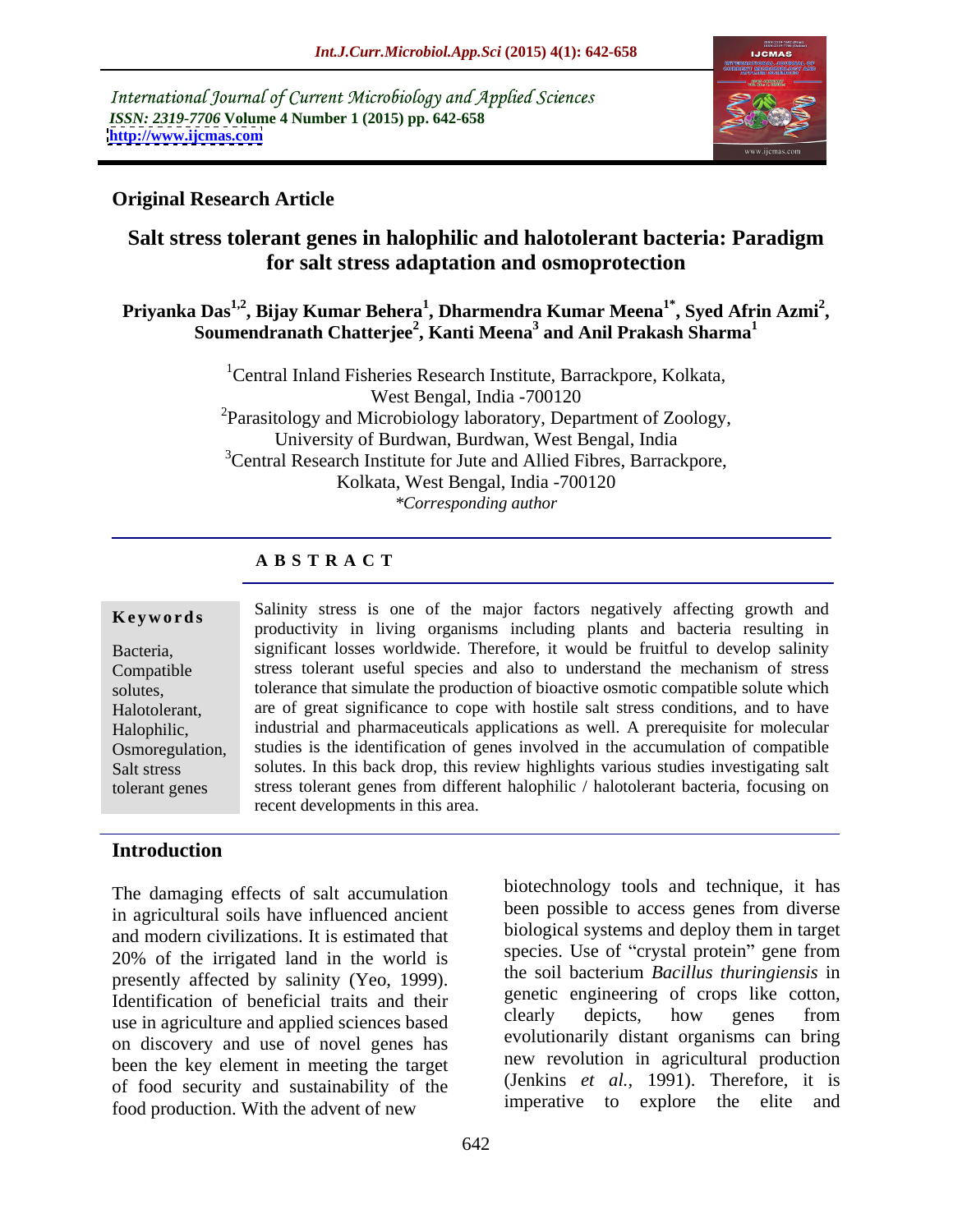meticulous type of organism including

has evolved a fundamental phenomenon environment (Wood, 2011). With the pace of time microorganisms have continue to survive up to 20% of salt concentration develop a complex stress tolerance system to which once again depicted the properties of considerable biotechnological and commercial significance. Halophilic or halotolerant eubacteria are characterized by **Compatible solutes** a much greater metabolic diversity (Margesin and Schinner, 2001). As their Compatible solutes are osmotically active, intracellular salt concentration is low, they low molecular weight substances, highly maintain an osmotic balance of their water-soluble sugars or sugar alcohols, other cytoplasm with the external medium by alcohols, amino acids, or their derivatives accumulating high concentrations of various that make halophilic bacteria versatile in

Many marine organisms are slight cells from plasmolysis during adverse salt halophiles (with 3% w/v NaCl in sea water). Stress arbitrated environmental conditions Moderate halophiles optimally grow at 3 (Kempf and Bremer, 1998). Compatible 15% w/v NaCl; extreme halophiles at 25% solutes exert their effect through changes in w/v NaCl (halobacteria and halococci) and solvent structure and/or subtle changes in borderline extreme halophiles require at the dynamic properties of the protein rather least 12% w/v salt (Kushner and Kamekura, than by changing the structure of the protein 1988). Behera *et al.* (2012) identified and characterized bacteria *Staphylococcus* biotechnological applications as stabilizers *epidermidis,* (P-30) and tested its of biomolecules *i.e*. enzymes, DNA, survivability in response to varying membranes and whole cells, salt antagonists, concentration of NaCl along with *Bacillus*  stress-protective agents, increase freshness

microbes which are having important genes survive up to 20% salt concentration for enhancing the agricultural production. (Behera *et al.,* 2013a, b) (Gene Bank **Osmoregulation** was further confirmed with 16 s rRNA and Osmoregulation is the active regulation of performed to unwound the real of the osmotic pressure of an organism's fluids questionable remarks. Similarly, Behera *et*  to maintain the homeostasis of the *al.* (2014a) screened the bacterial isolates organism's water content to keep the collected from east coast of India and organism's fluids from becoming too diluted suggested that most of them belong to or too concentrated (Solomon *et al.,* 2002). Firmicutes and Proteobacteria group which During the course of time osmoconfirmation might be of great interest from prospecting exhibited by bacteria, to uphold the osmotic (Behera *et al.,* 2014a). Recently, Behera *et*  balance between cellular fluids and external *al.* (2014b) has reported a bacteria survive with the changes in their external osmoregulatory survival in face of extreme environment. As a result of alteration to salt concentration as function of either their environment, many extremophilic evolutionary progression or direct nuclear microorganisms have evolved unique level modification in bacterial genome due *cereus,* and it was observed that they could accession #JZ198969-JZ199140), and that was further confirmed with 16 s rRNA and whole genome transcriptome profiling is novel and candidate salt stress tolerant genes *Halomonas salina* strain CIFRI1 that could survive up to 20% of salt concentration which once again depicted the to salt stress tolerance genes.

## **Compatible solutes**

organic osmotic solutes. their adaptation to salinity (Ventosa *et al.,* alcohols, amino acids, or their derivatives 1998). Compatible solutes keep away the stress arbitrated environmental conditions solutes exert their effect through changes in itself. Compatible solutes have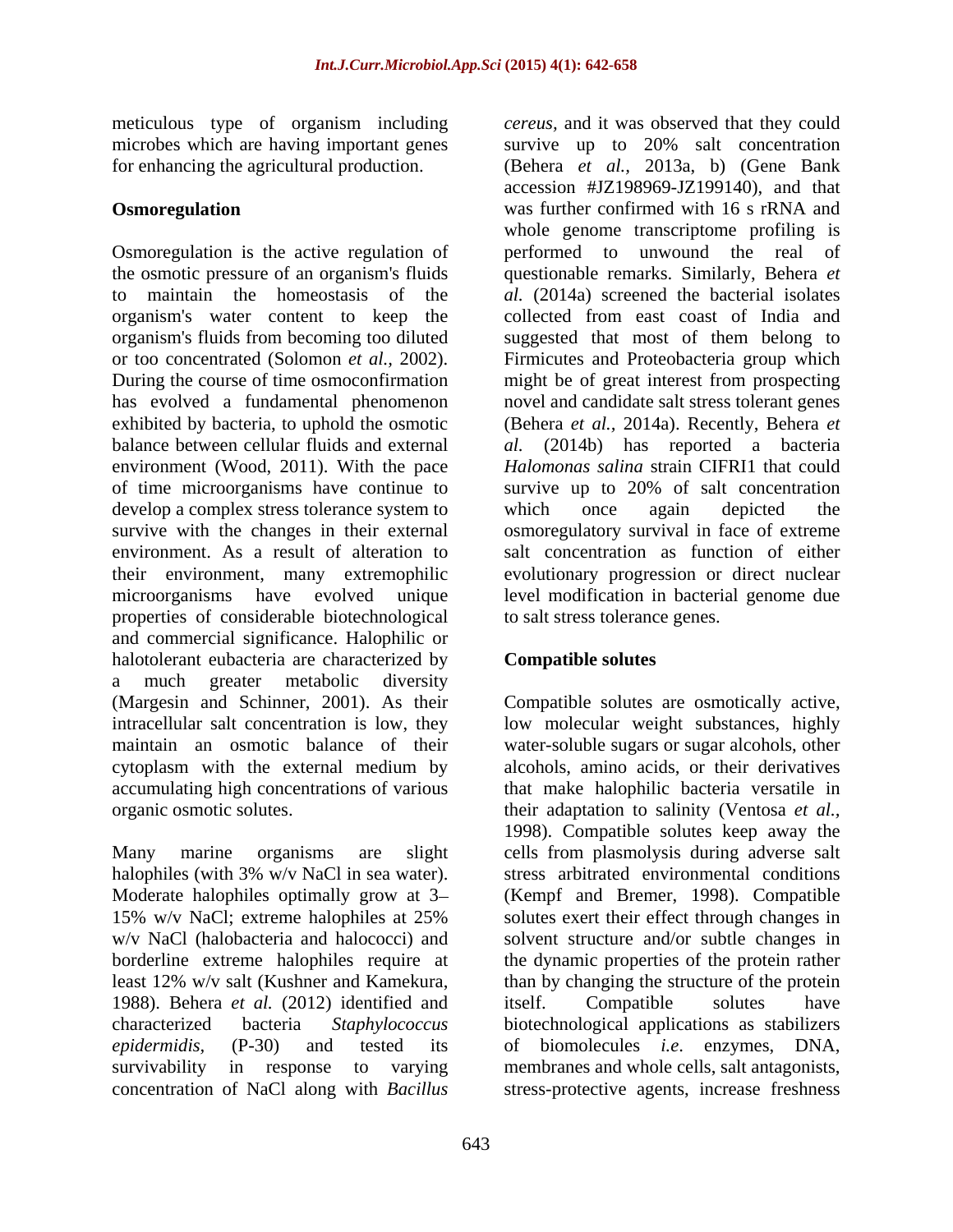of foods by stabilizing components and (Oren, 2010). Ectoines also find applications induction of osmolytes in cells can increase protein folding and thereby improve salt of the eye. Ophthalmologic preparations tolerance which could be useful in containing these molecules are useful for agriculture and xeriscaping (Roberts, 2005; eye treatment to decrease the dryness Detkova and Boltyanskaya, 2007). Syndrome. Moreover, (Detkova and

One of the most abundant osmolytes in nature is ectoine which are common in **Trehalose** aerobic heterotrophic Eubacteria (Galinski, 1995). It was first discovered in the Trehalose, is a non-reducing glucose extremely halophilic phototrophic disaccharide synthesized by *otsA* and *otsB*  sulfobacterium *Ectothiorhodospira gene*, occurs in a wide variety of organisms, *halochloris* (Galinski *et al.,* 1985) but later a from bacteria and archaea to fungi, plants great variety of halophilic and halotolerant bacteria were found to produce this compound, often together with its 5-hydroxy that are secreted by various insects derivative (Rothschild and Mancinelli, positioned on tree leaves in the Middle East 2001). For instance, *Halomonas elongata*, (Richards *et al.*, 2002).<br>an extremely halotolerant bacteria had been reported to produce ectoine and Trehalose plays a crucial role in metabolic hydroxyectoines whose relative proportion depends on salinity and temperature (Margesin and Schinner, 2001). Ectoine synthesis is carried out by the products of three genes: *ectABC* (Ofer *et al.,* 2012) (Fig. 1 and 2). The *ectA* gene codes for diaminobutyric acid acetyltransferase; *ectB* which includes high hydrophilicity, aminotransferase and *ectC* codes for ectoine

Ectoines as well as other compatible solutes have been found to improve protein folding and to protect biomolecules such as the stress (Arguelles, 2000). Moreover, enzymes, nucleic acids, antibodies and even<br>trehalose is not only useful as a whole cells against heating, freeze-thawing, drying or chemical treatment (Barth *et al.,*2000). Industrial and general application of ectoine keeps on increasing day by day: used in dermopharmacy as anti-ageing agents in skin creams, inhibits aggregation of Alzheimer's disease and recently, a clinical trial was initiated to test its efficacy in inhalations against bronchial asthma

**Ectoine Exercise 2.1 and SEC 2.1 and SEC 2.1 and SEC 2.1 and SEC 3.1 and SEC 3.1 and SEC 3.1 and SEC 3.1 and SEC 3.1 and SEC 3.1 and SEC 3.1 and SEC 3.1 and SEC 3.1 and SEC 3.1 and SEC 3.1 and SEC 3.1 and SEC 3.1 and SE** in the treatment of the mucous membranes syndrome. Moreover, (Detkova and Boltyanskaya, 2007) reported that ectoine is care and as adjuvants for vaccines.

## **Trehalose**

and invertebrates (Elbein *et al.,* 2003). Trehalose was found to constitute the shells positioned on tree leaves in the Middle East (Richards *et al.,* 2002).

codes for the diaminobutyric acid chemical stability, nonhygroscopic glass synthase (Roberts, 2005). **formation**. In prokaryotes like bacteria homeostasis and abiotic stress tolerance in various organisms (Turan *et al.,* 2012). Trehalose also presents in several common foodstuffs such as bread, wine, beer, vinegar, and honey. Trehalose has several unique properties as a stress metabolite which includes high hydrophilicity, formation and no internal hydrogen bond trehalose can be used as an external carbon source as it is frequently used as a compatible solute to compete with osmotic stress (Arguelles, 2000). Moreover, trehalose is not only useful as a cryoprotectant for the freeze drying of biomolecules, but also for long-term conservation of microorganisms, as the membrane structure is preserved in the presence of this disaccharide (Empadinhas and da Costa, 2008) The biosynthetic pathway of trehalose in *Escherichia coli* is represented in Figure 3.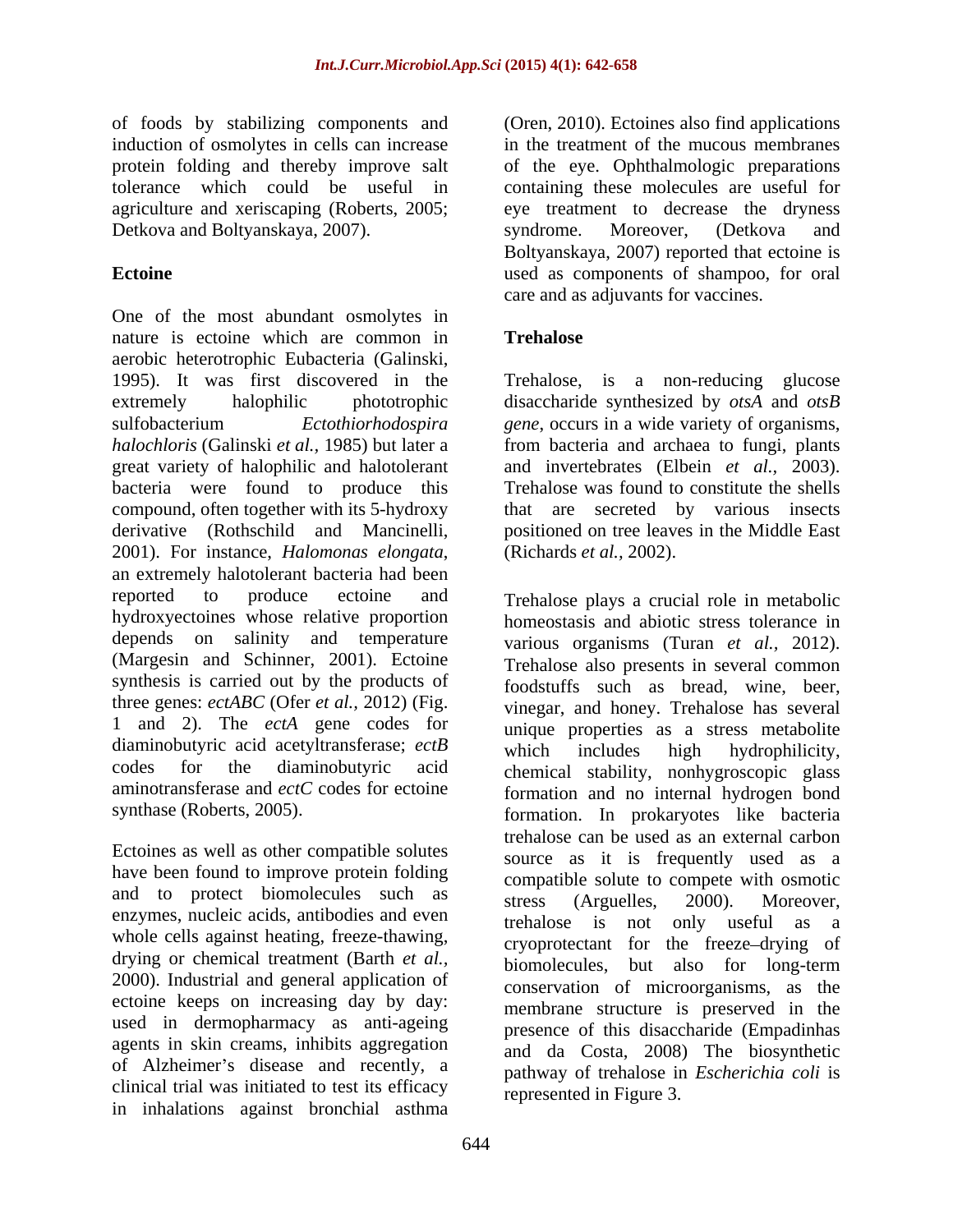and plasmolysis in adverse hyperosmotic environments (Kempf and Bremer, 1998; uptake, elimination of surplus Na<sup>+</sup>, re-Murata, 2008; Turan *et al.,* 2012). First gene synthesized from lysine by the action of two al., 1998). enzymes, a lysine-2, 3-aminomutase (*ablA)* and a lysine acetyl transferase (*ablB)* (Robertson, 1992) (Fig. 4). Two secondary coupled system which has high-affinity coded by the gene *BetP* and *EctP* which prefers ectoine to glycine betaine have been reported (Peter, 1998; Boscari *et al.,* 2002).

microorganism, has been reported (Boscari *et al.,* 2002) for instance *BetP* and *EctP* are closely related to glycine betaine transporter transporter CaiT from *E. coli*; the glycine *monocytogenes* (Sleator and Hill, 2002), and enzyme some proteins from Prakash, *Mycobacterium tuberculosis* (Philipp *et al.,* 1996) and from *Haemophilus influenzae*

 $Na<sup>+</sup>$  and  $H<sup>+</sup>$  ions are most commonly

**Glycine betaine involved** in cell functioning whose extreme Choline oxidase is an important enzyme physiological activities of cells (Padan *et al.,* which accumulates to high levels in the 2001). Different mechanisms are adopted by cytoplasm of cells to prohibit dehydration the cells for maintaining the homeotic Wani *et al.*, 2013). Glycine betaine (N, N, allocation of Na<sup>+</sup> into other intracellular N-trimethyl glycine) is a quaternary compartments (such as vacuoles), and ammonium compound found in bacteria, biosynthesis of compatible solutes in the haemophilic archaebacteria, marine cytoplasm to maintain osmotic equilibrium. invertebrates, plants and mammals In prokaryotes, there are five classes of synthesized by choline oxidase (Chen and  $Na^{+}/H^{+}$  antiporters such as NhaA, NhaB, cluster encoding a primary ABC-type 2009). Among all of them NhaA is the most transporter for the compatible solute glycine extensively studied  $Na^{+}/H^{+}$  antiporter in betaine in *Methanosarcina,* a methanogens both the plasma lemma and tonoplast of *E.*  species has reported (Roessler, 2002). *coli* which plays a major role in maintaining Corollary, Ne-acetyl- $\beta$ -lysine might be cell pH and Na<sup>+</sup> homeostasis (Volkmar *et* high or low concentrations inhibit the balance which includes enhancement of  $K^+$ balance which includes enhancement of  $K^+$ <br>uptake, elimination of surplus  $Na^+$ , re-, re- NhaC, NhaD, and NapA (Krulwich *et al.,*  $/H^+$  antiporter in antiporter in *al.,* 1998).

## **Production of extracellular protease**

carriers for the uptake of glycine betaine Na- Proteases constitute one of the most Moreover, different glycine betaine Recently, there has been an increased transporter identified in various OpuD from *B. subtilis*; the choline the world market for enzymes is expected to transporter BetT and the carnitine grow 7.6% per year to \$6 billion in 2011 betaine transporter BetL from *Listeria*  account for approximately 60% of the total the putative BetP proteins from Prakash, 2004). One of the several (Fleischmann *et al.,* 1995). stability in a wide range of salinity. Na<sup>+</sup> and H<sup>+</sup> antiporters suitable for saline fermentation processes, and  $H^+$  ions are most commonly for expression of high activities (Ventosa *et* important groups of industrial enzymes with versatile applications including meat tenderization, detergents, cheese-making, de-hairing, baking, waste management and silver recovery (Akcan and Uyar, 2011). interest in proteases as targets for developing therapeutic agents (Maryanoff, 2004). According to the market research report on world enzymes published in 2007, (David *et al.,* 2009). Microbial proteases enzyme sales in the world (Banik and 2004). One of the several challenges faced by industrial application of microbial proteases is optimal activity and Moreover, halophilic proteases are less because they need at least 12.5% (w/v) NaCl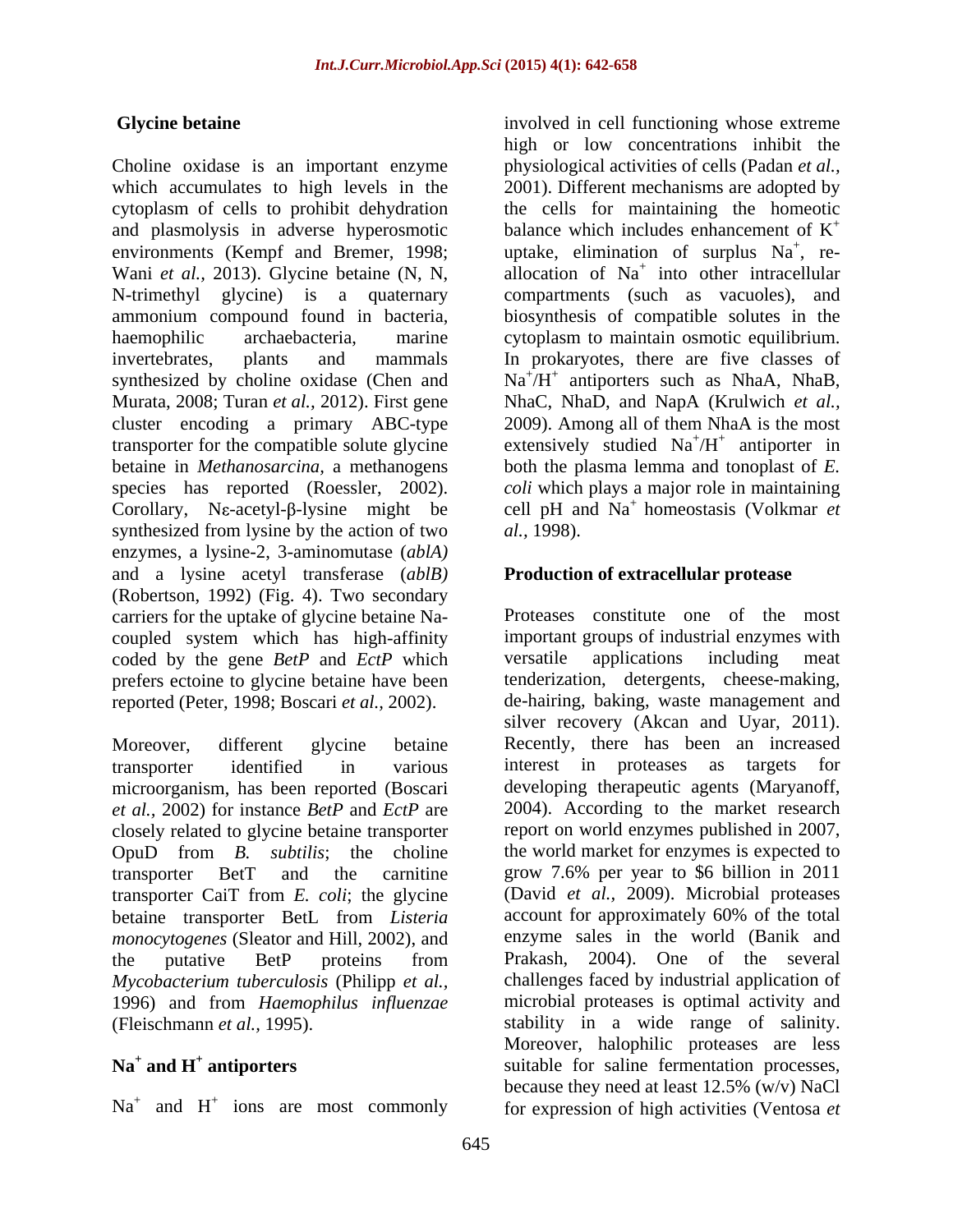*al.,* 1998). However, halotolerant proteases system to mediate nutrient uptake by are active at both low and high binding to nutrients with high affinity prior concentrations of NaCl. Inherent capability to translocation. Moreover, Chen *et al.* of halotolerant bacteria to grow over an extended range of salt concentrations (3– stimulates the ATPase activity of the 30% NaCl, w/v) put forward them as candidate for bio-prospecting than their transmembrane subunits viz. MalF and halophilic counterparts, as they need at least MalG and two copies of the ATP binding 12.5% (w/v) NaCl for expression of high subunit MalK. activities (Ventosa *et al.,* 1998). Moreover, marine halotolerant microorganisms show **Agricultural significance of salt stress** wider distribution, distinct physiological **tolerant bacterial genes in salt stress** characteristics and nutrient utilization as compared to their terrestrial counterparts and obligate halophiles (Barindra *et al.,* 2006). Most of the Gram-positive or Gram-

Sucre, 2009), that utilize the energy of conductance, osmolyte accumulation, adenosine triphosphate (ATP) hydrolysis to carry out certain biological processes bigher stomatal conductance and across membranes and non-transport-related sub-family of ABC transporters in bacteria, for instance, Boos and Lucht (1996) reported periplasmic maltose binding protein (MBP) which constitutes maltose transport

(2001) also ascertained MBP which membrane-associated porter through subunit MalK.

# **mitigation**

variable, endospore forming rods with levels of salt that could substantially reduce halotolerant properties has been assigned to crop productivity (Munns and Tester, 2008). the genus *Bacillus* (Yoon *et al.,* 2003). Strategies for alleviation of salt stress *Bacillus* sp. grows in a pH range of 7.0–11.0 involve developing salt-resistant cultivars, and produces extracellular protease and leaching excess soluble salts from upper to alkaline proteases (Romero, 2007). With this lower soil depths, flushing soils that contain in view, the present investigation treats soil crusts at the surface, reducing salt by halotolerant bacteria as a potential source of harvesting salt-accumulating aerial plant enzymes (Table 1). parts in areas with negligible irrigation water **ABC transport cycle through ATP-** saline soils under cropping and leaching **binding cassette dimer** (Bacilio *et al.,* 2004). An alternative is to ABC transporters are transmembrane and seedlings with plant growth promoting proteins with representatives in all extant bacteria (PGPB). Beneficial effect of PGPB phyla from prokaryotes to humans (Ponte- under salinity has been related to hydraulic including translocation of various substrates photosynthetic activities (Dodd and Perez processes such as translation of RNA and accomplished to improve salt tolerance by DNA repair (Davidson *et al.,* 2008). In last introducing salt resistant bacterial gene in decade, researcher have discovered various agriculturally important crop that has been Currently, more than 800 million hectares of land throughout the world are affected by or rainfall for leaching, and amelioration of alleviate salt stress by inoculating crop seeds conductance, osmolyte accumulation, sequestering toxic Na+ ions, maintaining higher stomatal conductance and Alfocea, 2012). Several studies have been summaries in Table 3 and agriculturally important bacteria have been enumerated in Table 2.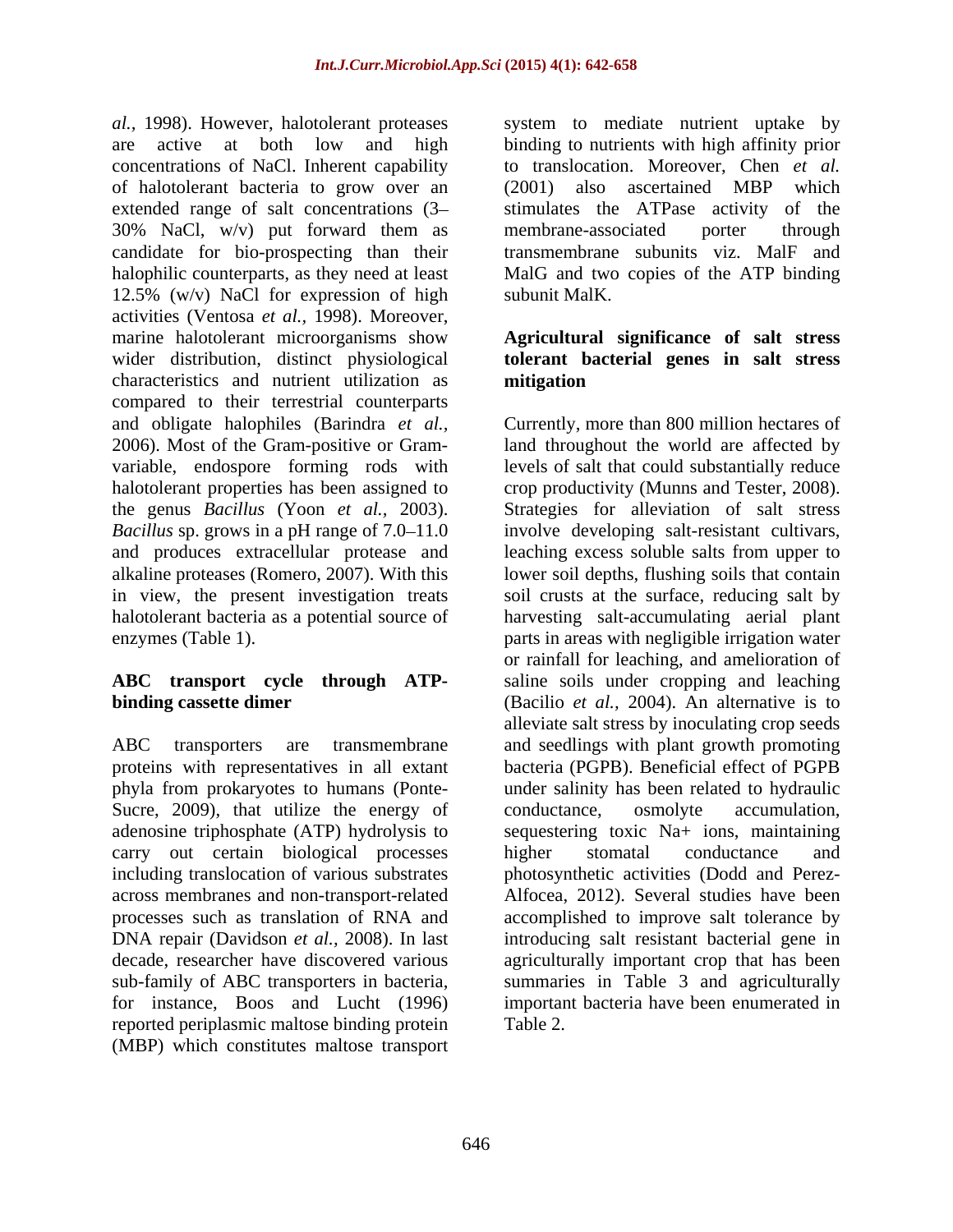| Sr Source species/                        | <b>Nature of source</b>                    | Conducive medium/                                      | Optimum                     | References                        |
|-------------------------------------------|--------------------------------------------|--------------------------------------------------------|-----------------------------|-----------------------------------|
| no. strain of bacteria                    |                                            | bacteria /proteases   salt concentration               | <b>pH</b> and               |                                   |
|                                           | secreted                                   |                                                        | temperature                 |                                   |
| <b>Bacillus</b> aquimaris<br>strain VITP4 | cellular                                   | Halotolerant / Extra   Basal Zobell medium/<br>$0-4$ M | $7.5$ and<br>$37^{\circ}$ C | Shivanand                         |
|                                           |                                            |                                                        |                             | and<br>Jayaraman,                 |
|                                           |                                            |                                                        |                             | 2009                              |
| Virgibacillus                             | Halotolerant/Extra                         | $5$ mM CTAB $/1.5$ M;                                  | 7.0 and                     | Rajeswari                         |
| $\log$ Dokdonesis Vitp14 $\log$ cellular  |                                            | NaCl, CaCl2, MgCl2,                                    | $40^{\circ}$ C.             | <i>et al.</i> , 2012              |
|                                           |                                            | CuSO4                                                  |                             |                                   |
|                                           |                                            | enhanced the activity                                  |                             |                                   |
| <i>Bacillus sp.</i>                       | Alkalophilic/                              | High alkaline conditions                               | 11 and 60                   | Genckal                           |
|                                           | Alkaline protease                          |                                                        |                             | and Tari,                         |
|                                           |                                            |                                                        |                             | 2006                              |
| <b>Bacillus</b> subtilis                  | Moderately                                 | $Cu^{2+}$ , Hg <sup>2+</sup> , Mn <sup>2+</sup> and    | 9.0 and                     | Maruthiah                         |
| $AP-MSU$ 6                                | halophilic/alkaline                        | $Ba^2/0.5 M$                                           | $40^{\circ}$ C              | et al., 2013                      |
|                                           | serine protease                            |                                                        |                             |                                   |
| $\sqrt{\textit{Sinorhizobium}}$ sp.       | Halophilic /                               |                                                        | 100                         |                                   |
| strain BL3                                | ATPase,                                    |                                                        | mM                          |                                   |
| Pseudodteromonas<br>ruthenica             | Moderately<br>Halophilic/                  | 3 to 15% NaCl                                          | Alkaline pH                 | Sa'nchez-                         |
|                                           | Haloprotease CPI                           |                                                        |                             | Porro et al.,<br>2009             |
| Bacillus clausii I-                       | Halotolerant/                              | $0.4\%$ (w/v) NaCl                                     | 11.0 and 45                 | Joo and                           |
| 52                                        | Oxidant and SDS-                           |                                                        | $^{\circ}C$                 | Chang,                            |
|                                           | stable alkaline                            |                                                        |                             | 2005                              |
|                                           | protease                                   |                                                        |                             |                                   |
| <i>Bacillus sp. HS-4</i>                  | Halophilic/                                | $Ca2+$ and Mg2+ ions                                   | 8 and $37^{\circ}$ C        | Shama and                         |
|                                           | Extracellular                              |                                                        |                             | Hameed,                           |
|                                           | <b>Alkaline Protease</b>                   |                                                        |                             | 2011                              |
| Bacillus haloduran.<br>CAS <sub>6</sub>   | Haloalkaline<br>Extracellular              | 30% NaCl                                               | 9.0 and<br>$50^{\circ}$ C   | Annamalai<br><i>et al.</i> , 2013 |
|                                           | Alkaline Protease                          |                                                        |                             |                                   |
| 10. Bacillus horikoshii                   | Haloalkaline                               | 2% maltose, 1% sodium 9 and 37 $^{\circ}$ C            |                             | Joo and                           |
|                                           | /alkaline protease                         | citrate, 0.8% NaCl, and                                |                             | Choi, 2012                        |
|                                           |                                            | 0.6% sodium carbonate                                  |                             |                                   |
|                                           |                                            | to the culturing medium                                |                             |                                   |
| . Salinivibrio sp.                        |                                            | $\vert$ 0–0.5 M NaCl;                                  | 8.5 and                     | Karbalaei-                        |
| strain AF-2004                            | Moderately<br>halophilic/<br>extracellular |                                                        | $65^{\circ}C$ ,             | Heidari et                        |
|                                           |                                            |                                                        |                             | al., 2007                         |
|                                           | haloalkaline                               |                                                        |                             |                                   |
| 12. Salinivibrio sp.                      | protease<br>Moderately                     | 7.5 to 10% (w/v) sodium 9.0 and                        |                             | Amoozegar                         |
| strain AF-2004                            | halophilic/                                | sulfate or $3\%$ (w/v)                                 | 32 °C                       | <i>et al.</i> , 2007              |

**Table.1** Proteases secreted by bacteria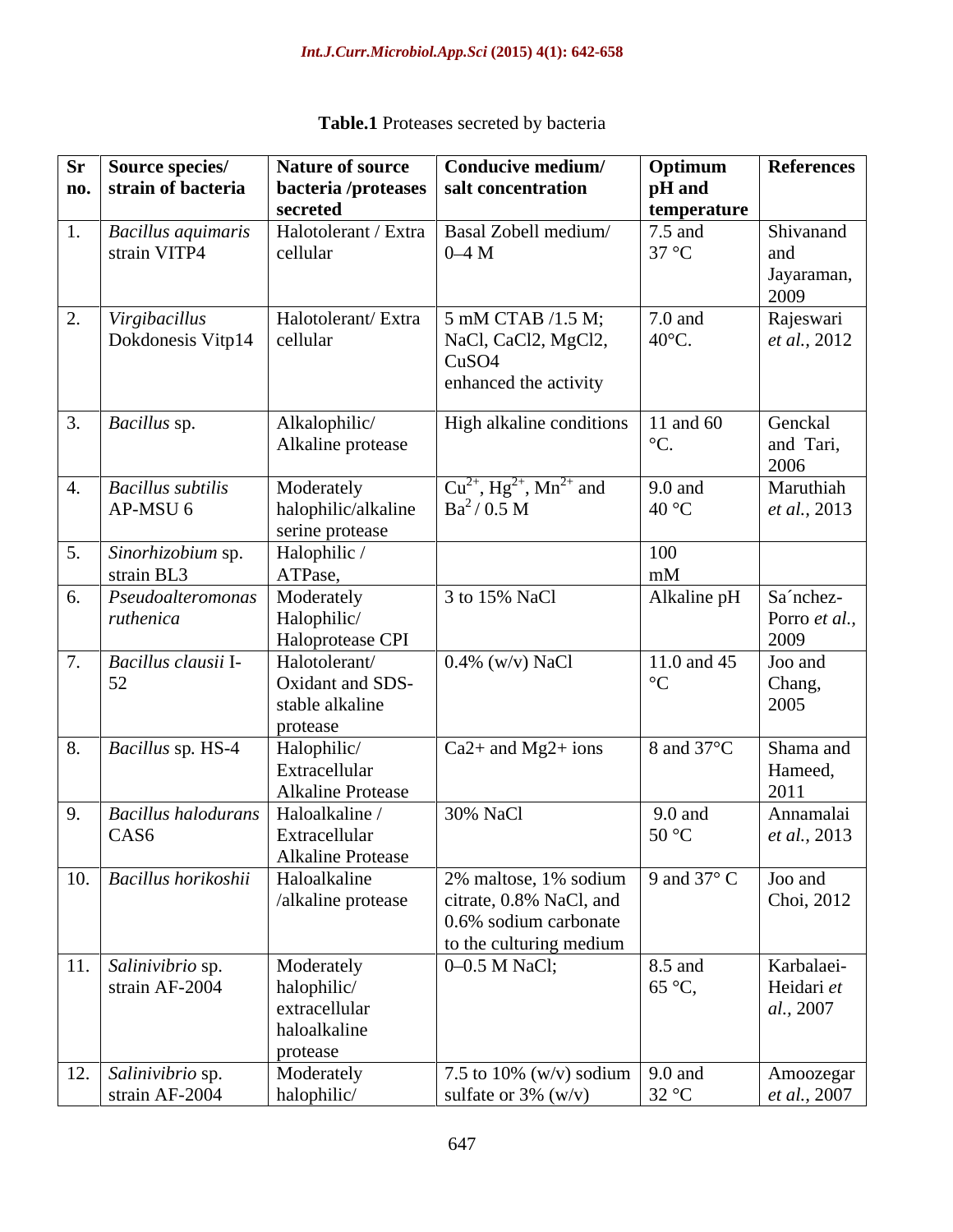|                                                        | extracellular<br>alkaline<br>metalloprotease                     | sodium acetate<br>$(4.6 \text{ U ml}^{-1})$                                                        |                      |                                                         |
|--------------------------------------------------------|------------------------------------------------------------------|----------------------------------------------------------------------------------------------------|----------------------|---------------------------------------------------------|
| 13.<br>Halobacillus<br>karajensis strain<br>$MA-2.$    | Moderately<br>Halophilic/<br>extracellular<br>protease           | 55% and 50% NaCl<br>activity and gelatin                                                           | 8.0-8.5 and<br>34 °C | Karbalaei-<br>Heidari et<br><i>al.</i> , 2009           |
| 14.<br><b>Bacillus subtilis</b><br>RSKK96              | Extremely<br>halotolerant<br>/extracellular<br>alkaline protease | Salts FeSO4.7H2O and<br>MgSO4.7H2O was<br>found to increase<br>protease production                 | 9.0                  | Akcan and<br>Uyar, 2011                                 |
| 15.<br><b>Bacillus subtilis</b><br>RSKK96              | Extremely<br>halotolerant/<br>Alpha-Amylase                      | FeSO4, ZnSO4 and<br>CuSO4 inhibited<br>bacterial growth as a<br>result, amylase<br>production      | $37^{\circ}$ C       | Ackan and<br>Uyar, 2011                                 |
| $\sqrt{16}$ <i>Bacillus</i> sp.                        | Halotolerant /<br>serine alkaline<br>protease                    | Soybean meal                                                                                       |                      | 9.5 and 60 $\degree$ C Saurabh <i>et</i><br>al., 2007   |
| 17.<br><b>Bacillus</b><br>licheniformis<br>Shahed-07   | Halotolerant/therm<br>$\alpha$ -Amylase                          | $\vert$ 0.5% tryptophan in<br>production medium<br>enhanced the enzyme<br>productivity to two fold |                      | 7.5 and 70 $\degree$ C   Rasooli <i>et</i><br>al., 2008 |
| <b>Bacillus</b><br>18<br>amyloliquefaciens<br>$IIB-14$ | Haloloterant / alpha<br>amylase                                  | Maltose, glucose,<br>lactose and soluble<br>starch were<br>supplemented as carbon<br>sources.      | 7 and $70^{\circ}$ C | Zar et al.,<br>2013                                     |

**Fig.1** Biosynthetic pathway of ectoine in *Bacillus halodurans*. The genes ectB, ectA and ectC encode aminotransferase, acetyltransferase and ectoine synthase respectively

L-aspertate-semialdehyde

EctB aminotransferase

L-2, 4- diaminobutyrate

EctA acetyltransferase

N- acetyl -L- 2, 4 - diaminobutyrate

EctC ectoine synthase

Ectoine **Executive Executive Executive Executive Executive Executive Executive Executive Executive Executive Executive Executive Executive Executive Executive Executive Executive Executive Executive Executive Executive Exe** 

 $(2 - \text{methyl} - 1,4,5,6 - \text{tetrahyddropyrimidine} - 4 - \text{carboxylic acid})$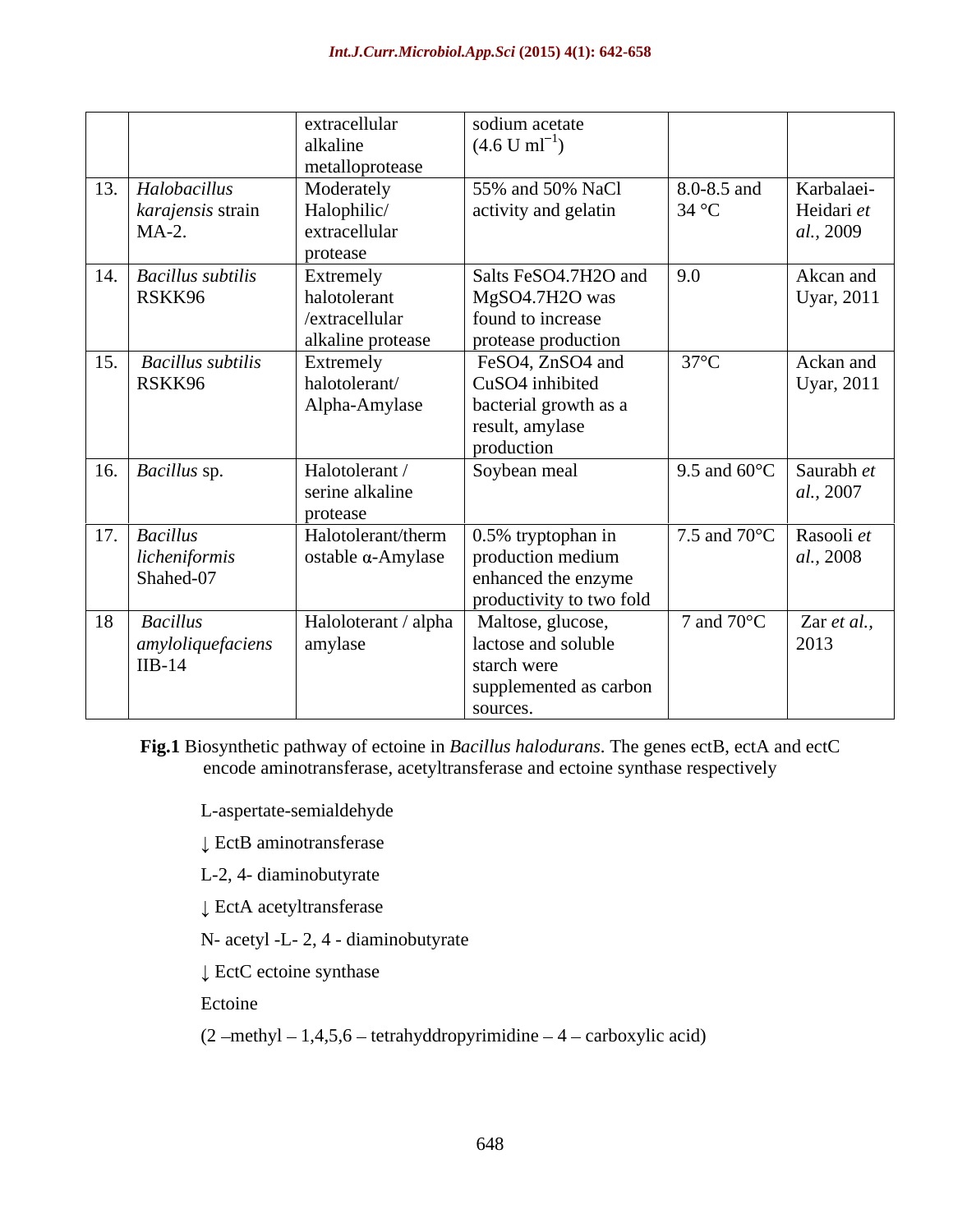| Table.<br><b>e.2</b> Agriculturally in<br><i>I</i> important bacteria and<br>affected crops |  |
|---------------------------------------------------------------------------------------------|--|
|---------------------------------------------------------------------------------------------|--|

| <b>Sr</b><br>$\mathbf{n}\mathbf{o}$ | Name of bacteria                                                                                                                   | <b>Isolated</b><br>medium                                  | <b>Mitigated</b><br>crop                              | <b>Effects</b>                                                                                                                                                        | <b>References</b>               |
|-------------------------------------|------------------------------------------------------------------------------------------------------------------------------------|------------------------------------------------------------|-------------------------------------------------------|-----------------------------------------------------------------------------------------------------------------------------------------------------------------------|---------------------------------|
|                                     | Hallobacillus sp. SL3<br>and <i>Bacillus</i><br>halodenitrificans PU62                                                             | Saline habitats                                            | Wheat<br>seedlings                                    | Enhance plant growth<br>under saline stress through<br>direct or indirect<br>mechanisms                                                                               | Ramadoss<br>et al., 2013        |
| 2.                                  | <b>Brevibacterium</b><br>epidermidis RS15,<br><b>Micrococcus</b><br>yunnanensis RS222,<br>and <i>Bacillus</i><br>aryabhattai RS341 | <b>Coastal Soil</b>                                        | Canola plants                                         | Significant increase in root<br>length and dry weight plants                                                                                                          | Siddikee et<br>al., 2010        |
|                                     | Escherichia coli.                                                                                                                  |                                                            | Indicia rice<br>cultivar<br>Kasalath                  | Enhanced stress tolerance in<br>early stages                                                                                                                          | Prodhan et<br>al., 2008         |
|                                     | <b>Brevibacterium</b><br>iodinum, Bacillus<br>licheniformis and<br>Zhihengliuela alba                                              | Coastal soil                                               | Red pepper<br>seedlings<br>(Capsicum<br>annuum $L$ .) | Enhancement of growth and<br>salt tolerance                                                                                                                           | Siddikee et<br>al., 2011        |
| 5.                                  | Rhizobia and plant-<br>growth-promoting<br>rhizobacteria containing<br>1-aminocyclopropane-<br>1-carboxylate<br>deaminase          | rhizosphere<br>soil samples<br>and nodules of<br>mung bean | Mung bean                                             | Efficient for improving<br>seedling growth and<br>nodulation                                                                                                          | Ahmad et<br>al., 2011           |
| 6.                                  | <b>Bacillus</b> and <b>Bacillus-</b><br>derived genera                                                                             | Salt exposed<br>rhizospheric<br>soil                       | Wheat                                                 | Nitrogen fixation and<br>improved salt stress<br>tolerance                                                                                                            | Upadhyay<br>et al., 2009        |
|                                     | Mannitol 1-phosphate<br>dehydrogenase ( <i>mtl</i> D)<br>gene producing bacteria                                                   |                                                            | Transgenic<br>potato plants   stress                  | Enhanced tolerance to NaCl                                                                                                                                            | Rahnama et<br><i>al.</i> , 2011 |
|                                     | Arthrobacter<br>globiformis                                                                                                        |                                                            |                                                       | Tomato plant   Higher tolerance to salt<br>stress during seed<br>germination, and subsequent<br>growth of young seedlings<br>and increased water stress<br>resistance | Goel et al.,<br>2011            |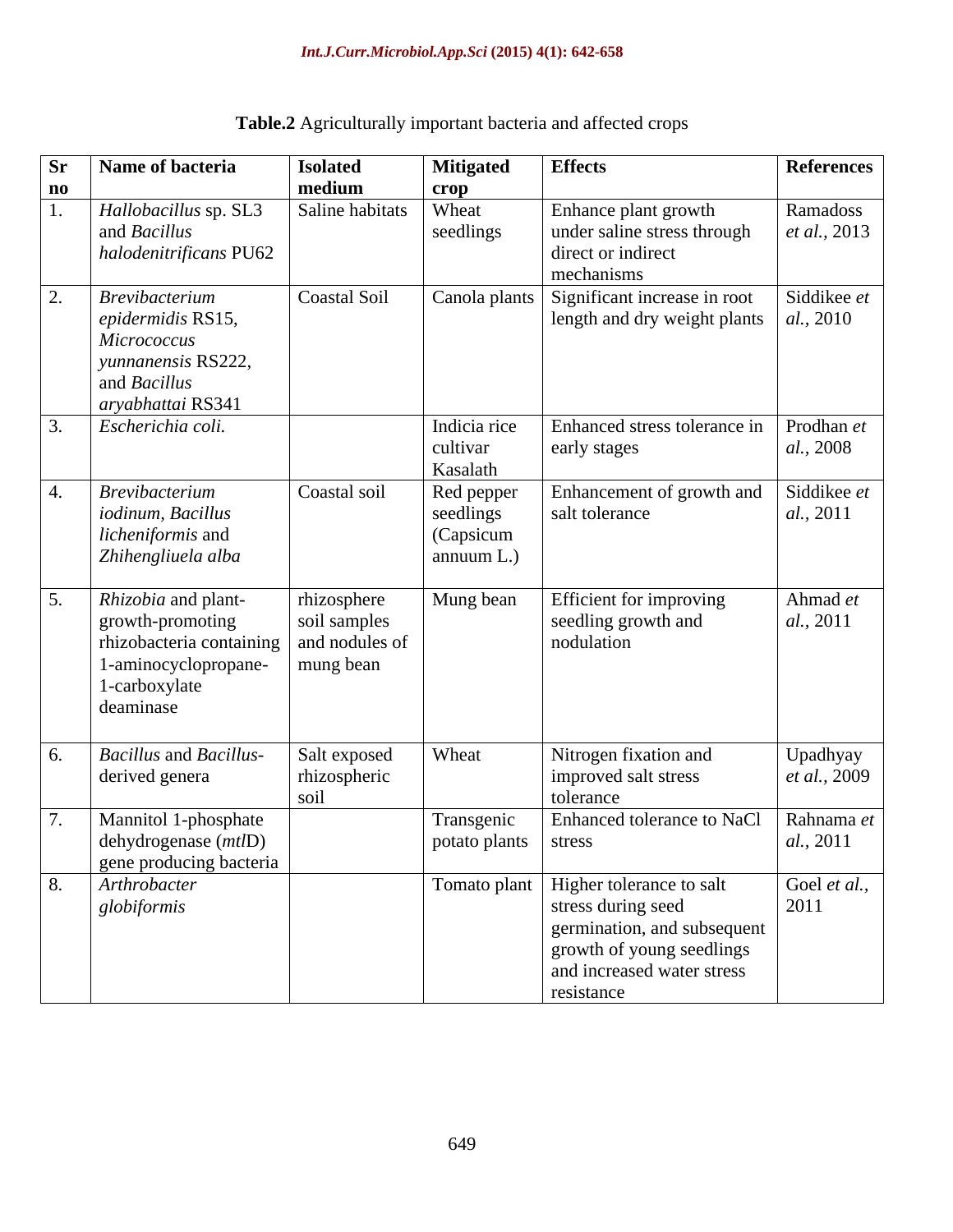| Sl.            | Name of the Gene        | Name of the bacteria               | <b>References</b>         |
|----------------|-------------------------|------------------------------------|---------------------------|
| No.            |                         |                                    |                           |
|                | KatE, HPT and NPTII     | Escherichia coli                   | Prodhan et al., 2008      |
| 2.             | <b>BetS</b>             | Sinorhizobium meliloti             | Boscari et al., 2002      |
| 3.             | $k$ at $E$              | Escherichia coli K12               | Islam et al., 2003        |
| 4.             | ectABC                  | Chromohalobacter salexigens        | Schubert et al., 2007     |
| 5.             | ectABC                  | <b>Bacillus halodurans</b>         | Rajan et al., 2008        |
| 6.             | codA                    | Arthrobacter globiformis strain    | Fan <i>et al.</i> , 2004  |
|                |                         | <b>ATCC 8010</b>                   |                           |
| 7.             | ect ABC                 | Chromohalobacter salexigens        | Calderon et al., 2004     |
| 8 <sup>2</sup> | a-aminoisobutyric acid  | Vibrio costicola                   | Kushner et al., 1983      |
|                | (AIB)                   |                                    |                           |
| 9.             | OpuC and OpuB           | Listeria monocytogenes             | Fraser et al., 2000       |
| 10.            | ablA                    | Methanosarcina mazei Go"1          | Pfluger et al., 2003      |
| 11.            | ect ABC                 | <b>Bacillus</b> species            | Kuhlmann and Bremer, 2002 |
| $\vert$ 12.    | otsA and otsB           | Escherichia coli                   | Joseph et al., 2010       |
| 13.            | PDH45                   | Eschericia coli BL21cells          | Tajrishi et al., 2011     |
| 14.            | otsA/otsB, mpgS/mpgP    | Thermus thermophilus               | Alarico et al., 2005      |
| 15.            | BetT                    | Pseudomonas syringae               | Chen and Beattie, 2008    |
| 16.            | OtsBA and TreYZ         | Escherichia coli                   | Padilla et al., 2004      |
| 17.            | proH, proJ and proA     | Halobacillus halophilus            | Saum and Muller, 2007     |
| 18.            | acdS                    | Hallobacillus sp. SL3 and Bacillus | Ramadoss et al., 2013     |
|                |                         | halodenitrificans PU62             |                           |
| 19.            | Mpgsmt-sdmt             | Halophilic Methanogen              | Lai and Lai, 2011         |
|                |                         | Methanohalophilus portucalensis    |                           |
| 20.            | Bacterial mannitol 1-   | <i>mtlD</i> producing bacteria     | Rahnama et al., 2011      |
|                | phosphate dehydrogenase |                                    |                           |
|                | $(mtID)$ gene           |                                    |                           |
| 21.            | $\text{cod}A$           | Arthrobacter globiformis           | Goel et al., 2011         |

## **Table.3** Salt stress tolerance genes from agriculturally imperative bacteria (halotolerant/ halophilic)

**Fig.2** The biosynthetic pathway of ectoine and hydroxyectoine

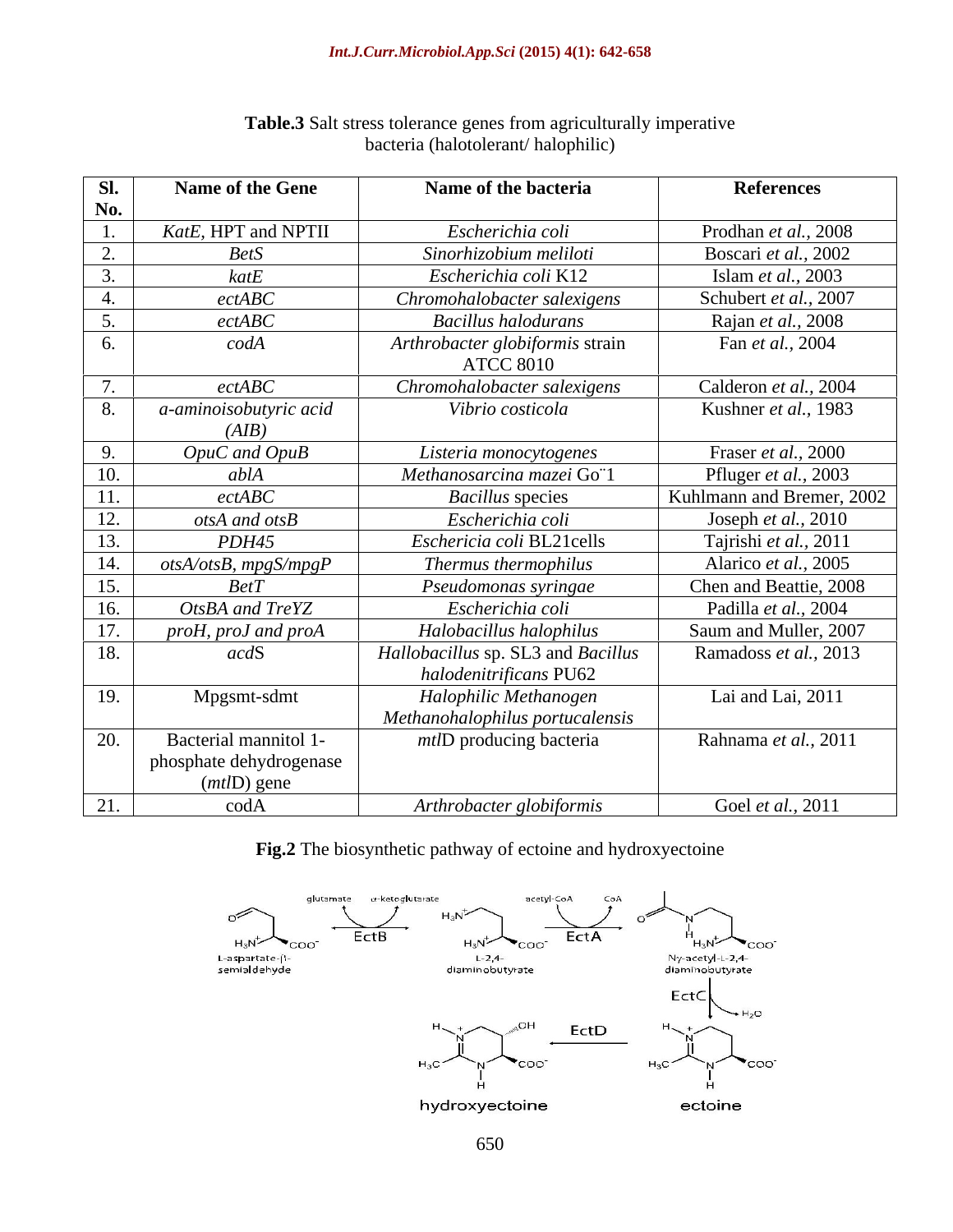**Fig.3** Biosynthetic pathway of trehalose in *Escherichia coli*

 $UDP-Glucose + Glucose - 6- Phosphate$ 

## OtsA

Trehalose -6- phosphate synthase

Trehalose -6- Phosphate

## OtsB

 $\perp$  Trehalose – 6 – phosphate phosphatase

Trehalose



**Fig.4** The two main pathways for the synthesis of Glycine Betaine

In changing climatic scenario it is must to studies with wider perspective is pace with various arbitrate biotic variables sustainable agricultural production. With larger group of novel halophilic/ halophilic and halotolerant bacteria to most significant compatible solute, ectoine morphological traits this might be technology, whole geneome transcriptome

as general and salinity in particular, for properties of osmolytes produced from a this in view, researchers have emphasized halotolerant bacteria (Behera *et al.,* upon prokaryotic microorganism, 2013a,b). However, in this context, some study the signaling pathways and other bacteria could enhance the salinity mechanism. Different biochemical and tolerance in agricultural crop that later enzymological studies have revealed that resulted in better acquired of genetic and synthesized from three enzymes happened due to multigenic nature of salt (EctABC), is multigenic in nature that stress resistant bacterial genes. Although, studied in selected microbes only. Hence, most of the osmolytes producers are of more comprehensive and advanced haloterant group, the study on growth and In changing climatic scenario it is must to<br>studies with wider perspective is<br>as general and salinity in particular, for<br>properties of osmolytes produced from a<br>sustainable agricultural production. With larger group of nov warranted to harness the beneficial larger group of novel halophilic/ of recent studies showed that salt resistant morphological traits this might enzyme production through these microbes has been less explored as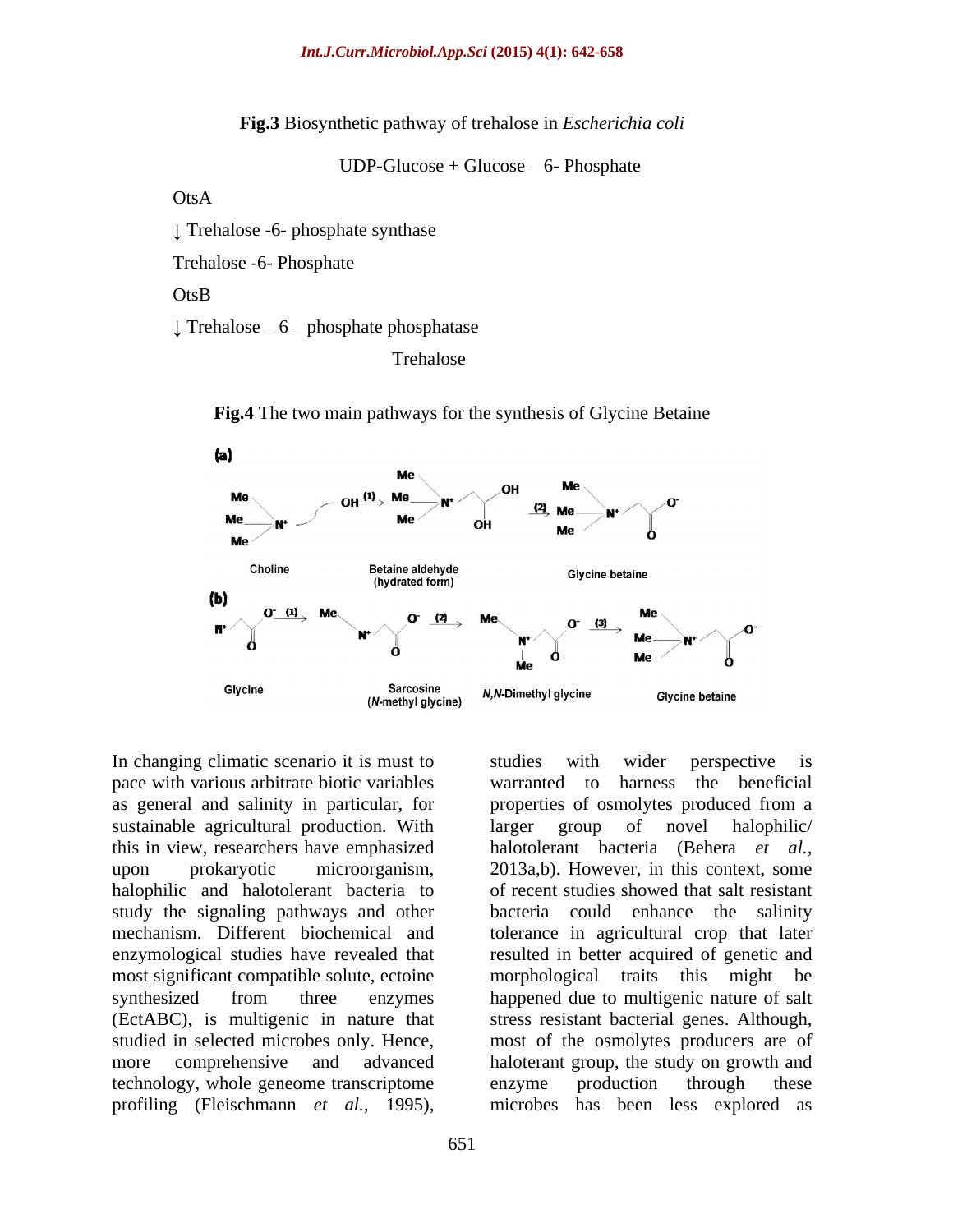compared to halophilic counterpart. Therefore, it is significant to study the metalloprotease from a newly osmoadaptation and osmoprotection mechanism parallel to the molecular phylogeny, designing bioprocesses that improve growth conditions, and then Annamalai, N., Rajeswari, M.V., Thavasi, positively influence the productivity of R., Vijayalakshmi, S., biomass, enzymes or metabolites (Chiara Balasubramanian, T. 2013. and Mario De, 2002; Behera *et al.,* 2014a, b). From the above review, it is concluded characterization of novel that there is enough scope for prospecting various abiotic stress tolerant genes with stable protease from Bacillus special emphasis to salt stress tolerant genes from different species in future which could be used for development of for detergent and antioxidant transgenic lines of plants for the agriculture productivity enhancement. 36(7): 873–883.

- Ahmad, M., Zahir, Z.A., Asghar, H.N., *Microbiol.*, 174: 217–224.<br>Asghar, M. 2011. Inducing salt Bacilio, M., Rodriguez, H., Moreno, M., tolerance in mung bean through plant-growth-promoting aminocyclopropane-1-carboxylate Soils., 40: 188–193.
- *Bacillus subtilis* RSKK96 with solid
- Alarico, S., Empadinhas, N., Simões, C.,<br>Silva Z. Henne A. Minoote A. Alarico detergent and bleach tolerant Distribution of genes for synthesis of trehalose and mannosylglycerate in Thermus spp. and direct correlation of these genes with halotolerance.
- M.R. 2007. Production of an conditions. Appl. Environ.

extracellular alkaline metalloprotease from a newly isolated, moderately halophile, *Salinivibrio* sp. strain AF-2004. *Microbiolo. Res.,* 162(4): 369–377.

- R., Vijayalakshmi, S., Balasubramanian, Optimization, purification and characterization of novel thermostable, haloalkaline, solvent stable protease from Bacillus halodurans CAS6 using marine shellfish wastes: A potential additive for detergent and antioxidant synthesis. *Bioprocess Biosyst. Eng.,*  $36(7)$ : 873–883.
- **References** of trehalose in bacteria and yeast: A comparative analysis. Arch. Arguelles, J.C. 2000. Physiological roles of trehalose in bacteria and yeast: A comparative analysis. *Arch. Microbiol., 174: 217–224.* 
	- coinoculation with rhizobia and **Mitigation of salt stress in wheat**<br>nlant-growth-promoting seedlings by a gfp-tagged rhizobacteria containing 1- *Azospirillum lipoferum*. *Biol. Fertil.* Bacilio, M., Rodriguez, H., Moreno, M., Hernandez, J.P., Bashan, Y. 2004. Mitigation of salt stress in wheat seedlings by a gfp-tagged *Soils.*, 40: 188–193.
- deaminase. *Can. J. Microbiol.*, Banik, R.M., Prakash, M. 2004. Laundry<br>57(7): 578, 89 57(7): 578–89. detergent compatibility of the Akcan, N., Uyar, F. 2011. Production of alkaline protease from Bacillus extracellular alkaline protease from *cereus. Microbiol. Res.*, 159: 135– Banik, R.M., Prakash, M. 2004. Laundry detergent compatibility of alkaline protease from *Bacillus cereus*. *Microbiol. Res.,* 159: 135 140.
	- state fermentation. *Eurasia. J.* Barindra, S., Ghosh, D., Saha, M., Biosci., 5: 64–72. Silva, Z., Henne, A., Mingote, A., and detergent and bleach tolerant<br>Santos H da Costa M S 2005 brotease from a new gamma-Santos, H., da Costa, M.S. 2005. The protease from a new gamma-<br>Distribution of genes for synthesis of *Proteobacterium* isolated from the characterization of a salt, solvent, detergent and bleach tolerant protease from a new gamma- *Proteobacterium* isolated from the marine environment of Sundarbans. *Process. Biochem., 41: 208-215.*
- *Appl. Environ. Microbiol.,* 71: A., Galinski, E.A., Engert, A. 2000. 2460–2466. Compatible solute-supported Amoozegar, M.A., Fatemi, A.Z., periplasmic expression of functional Karbalaei Heidari, H.R., Razavi, recombinant proteins under stress Barth, S., Huhn, M., Matthey, B., Klimka, Compatible solute-supported conditions. *Appl. Environ.*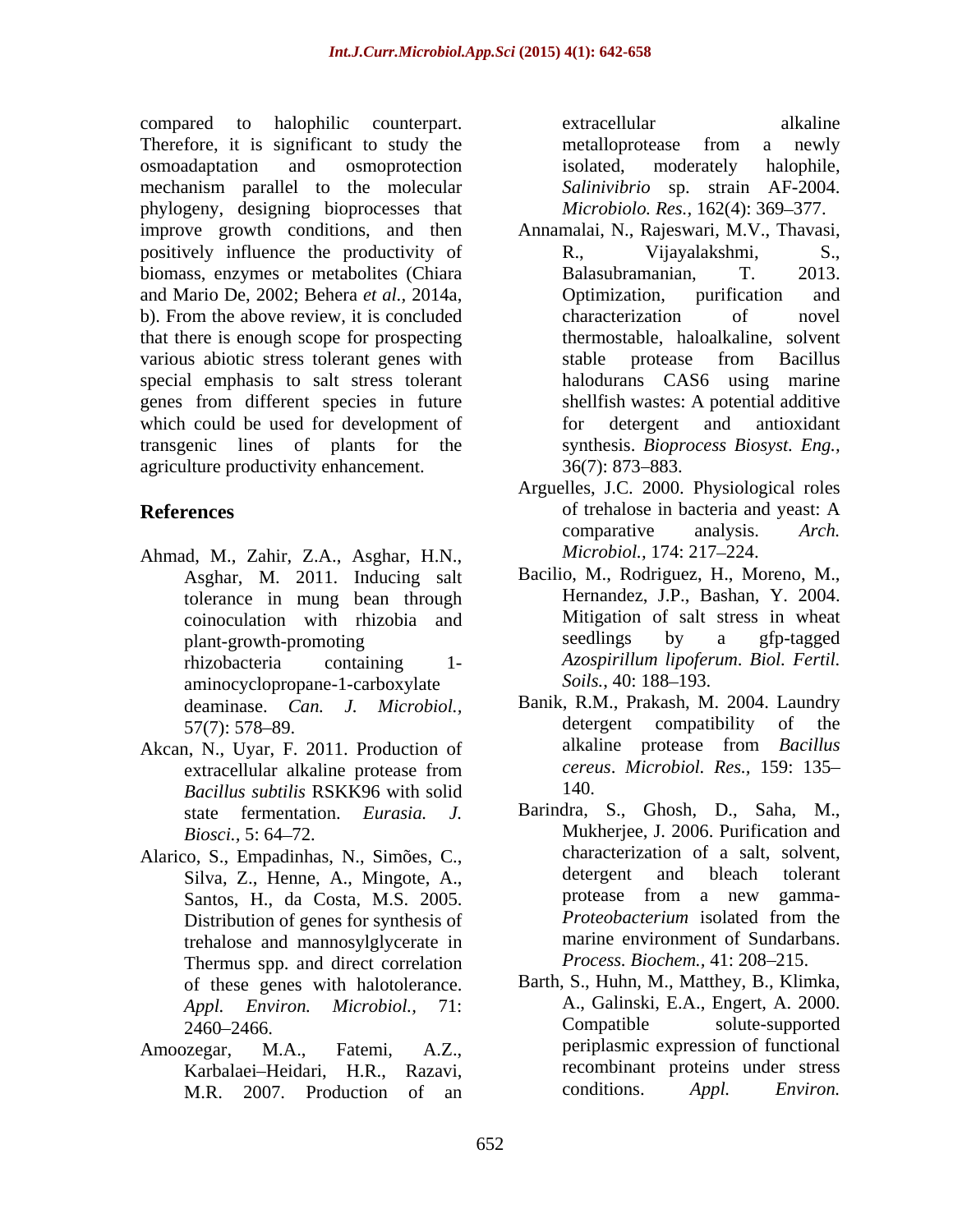- Behera, B.K., Das, P., Maharana, J., De, 2013b. De novo whole transcriptome<br>
Umbarger, (Eds), ASM Press, analysis of P-30 (*Staphylococcus*
- response to elevated salt stress. In:  $2654-2663$ .
- Behera, B.K., Das, P., Patra, A., Sharma, Indian Science Congress, held at 3063.
- Behera, B.K., Priyanka, Das., Maharana, J., Meena, D.K., Sahu, T.K., Rao, doi: 10.1007/s40011-014-0440-6. 190(8): 2717–2725.
- Behera, B.K., Priyanka, Das., Maharana, Chen, J., Sharma, S., Quiocho, F.A., A.R., Mohapatra, T. 2014b. Draft Genome Sequence of the Extremely USA, 98: 1525–1530.

Boos, W., Lucht, J.M. 1996. Periplasmic

*Microbiol.,* 66: 1572 1579. *Salmonella*: Cellular and molecular B.C., Pramanik, S., Meena, D.K., III, J.LIngraham, E.C.C. Lin, K.B. Samarjit, N.S., Sahu, T.K., Rao, Low, B. Magasanik, W.S. Reznikoff, A.R., Jana, A.K., Sharma, A.P. M. Riley, M. Schaechter, and H.E. biology, F.C. Neidhardt, R. Curtiss Umbarger, (Eds), ASM Press, Washington, DC. Pp. 1175–1209.

- *epidermidis*), Gene Bank accession Boscari, A., Mandon, K., Dupont, L., *(JZ1989-JZ199140).* Poggi, M.C., Rudulier, D.L. 2002. Behera, B.K., Das, P., Maharana, J., Singh, N.S., De, B.C., Jana, A.K., betaine/proline betaine transporter Meena, D.K., Sharma, A.P. 2013a. Transcriptome Analysis of marine adjustment in Sinorhizobium bacterium, *Bacillus cereus* in *meliloti*. *J. Bacteriol.,* 184: (10) BetS Is a major glycine required for early osmotic adjustment in *Sinorhizobium*  2654 2663.
	- Abstracts of 100th the Indian Calderon, M.I, Vargas, C., Rojo, F., Science Congress, held at Kolkata Iglesias-Guerra, F., Csonka, L.N., during 3 7th January. Ventosa, A., Nieto, J.J. 2004. A.P. 2012. Transcriptome Analysis of the compatible solute ectoine in of *Enterobacter aerogenes* KCTC 2190 in response to elevated salt *Chromohalobacter salexigens* DSM stress In: Abstracts of 99th the 3043. *Microbiology,* 150: 3051 Complex regulation of the synthesis the halophilic bacterium 3063.
	- Bhubaneswar during 3–7th January. Chen, C., Beattie, G.A. 2008. A.R., Chatterjee, S., Mohanty, B.P., Sharma, A. P. 2014a. *Proc. Natl.* osmoprotection by choline over *Acad. Sci., India, Sect. B Biol. Sci.,* Chen, C., Beattie, G.A. 2008. *Pseudomonas syringae* BetT is a low-affinity choline transporter that is responsible for superior glycine betaine. *J. Bacteriol.,* 190(8): 2717 2725.
	- J., Paria, P., Mandal, S., Meena, Davidson, A.L. 2001. Trap ping the D.K., Sharma, A.P., Jayarajan, R., transition state of an ATP-binding-Dixit, V., Verma, A., Vellarikkal, S. cassette transporter: evidence for a K., Scaria, V., Sivasubbu, S., Rao, concerted mechanism of maltose transport. *Proc. Natl. Acad. Sci. USA.,* 98: 1525–1530.
	- Halophilic Bacterium *Halomonas salina* Strain CIFRI1, Isolated from the East Coast of India. *Genome*  stress by metabolic engineering of *Announcement*,<br>doi:10.1128/genomeA.01321–14 betaines and other compatible<br>solutes. Curr. Opin. Plant Biol., 5: Chen, T.H., Murata, N. 2008. Enhancement of tolerance of abiotic betaines and other compatible solutes. *Curr. Opin. Plant Biol.,* 5: 250 257.
	- binding protein dependent ABC Chiara, S., Mario De, R. 2002. The transporters. In: *Escherichia coli* and production of biocatalysts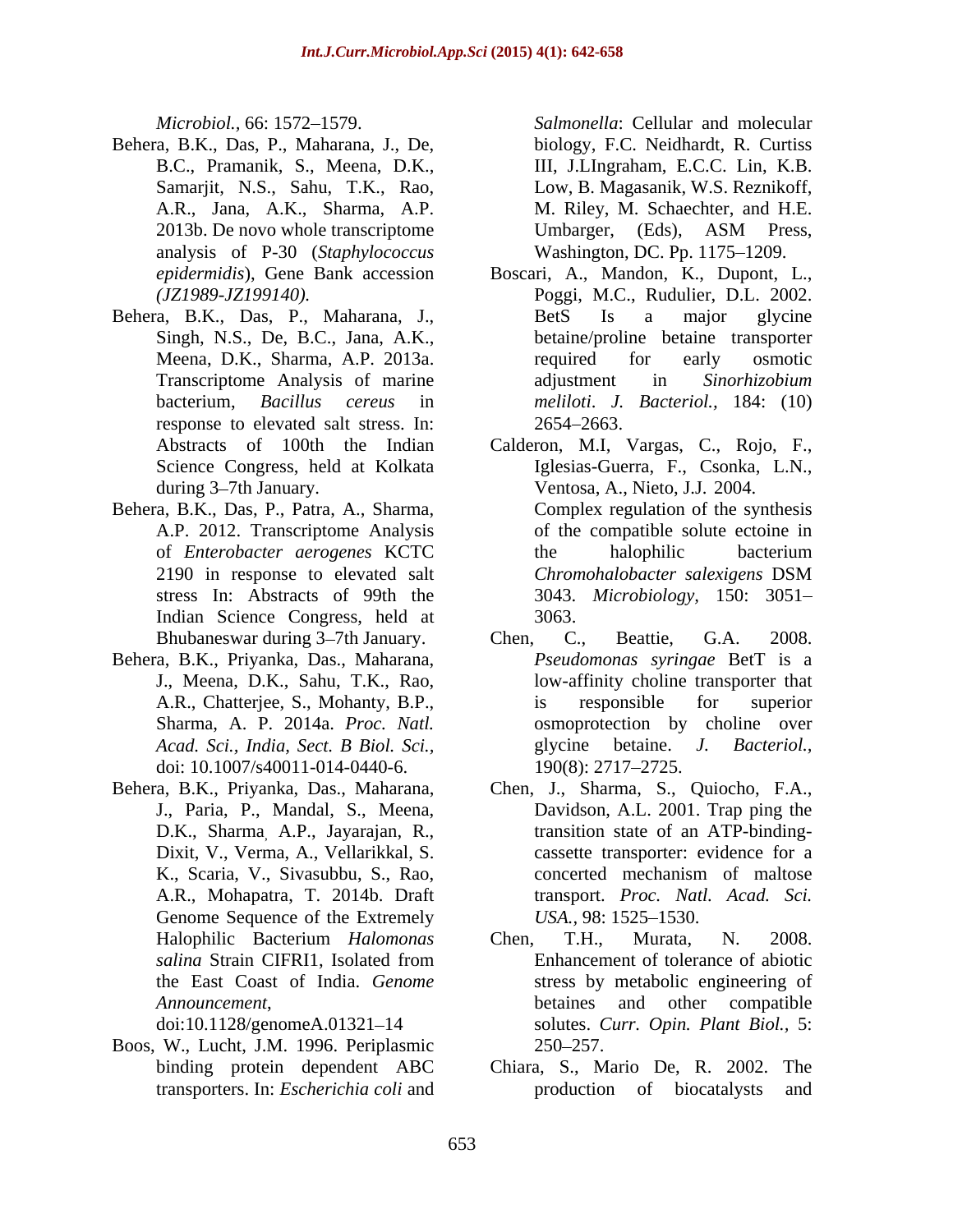*Trends Biotechnol.,* 20: 515–521. **Trends Biotechnol.**, 20: 515–521. **Trends** *Sisteria* 

- David, L., Vierros, M., Hamon, G., Arico, *monocytogenes. App. Env.* S., Monagle, C. 2009. Marine
- 
- Detkova, E.N., Boltyanskaya, Y.V. 2007. Osmoadaptation of haloalkaliphilic
- salinity. *J. Exptl. Bot.,* 63: 3415
- Elbein, A.D., Pan, Y.T., Pastuszak, I.,
- 2008.Osmoadaptation mechanisms
- Fan, F., Mahmoud, Ghanem., Giovanni, Gadda. 2004. Cloning, sequence *Arch. Biochem. Biophys.,* 421: 149
- Fleischmann, F., Adams, R.D., White,
- 

biomolecules from extremophiles. binding cassette L-carnitine transporter in *Listeria monocytogenes*. *App. Env. Microbiol.,* 66(11): 4696-4704.

- genetic resources: a review of Galinski, E.A. 1995. Osmoadaptation in scientific and commercial interest. bacteria. *Adv. Microb. Physiol.,* 37: *Mar. Policy.,* 33: 183–194. 273–328. 273–328.
- Davidson, A.L., Dassa, E., Orelle, C., Galinski, E.A., Pfeiffer, H.P., Truper, H.G. Chen, J. 2008. Structure, function, 1985. 1, 4, 5, 6-Tetrahydro- 2 and evolution of bacterial ATP- methyl-4-pyrimidinecarboxylic acid. binding cassette systems. *Microbiol*. A novel cyclic amino acid from *Mol. Biol. Rev.,* 72 (2): 317 64. halophilic phototrophic bacteria of A novel cyclic amino acid from the genus Ectothiorhodospira. *Eur. J. Biochem.,* 149: 135-139.
- bacteria: role of osmoregulators and Genckal, H., Tari, C. 2006. Alkaline their possible practical application. *Microbiology,* 76: 511 522. alkalophilic *Bacillus* sp. isolated Dodd, I.C. Perez-Alfocea, F. 2012. from natural habitats. *Enz.* Microbial alleviation of crop *Microbial. Technol.*, 39(4): 703– Genckal, H., Tari, C. 2006. Alkaline protease production from from natural habitats. *Enz. Microbial. Technol.,* 39(4): 703 710.
- 3428. Goel, D., Singh, A.K., Yadav, V., Babbar, Carroll, D. 2003. New insights on trehalose: a multifunctional molecule. *Glycobiol.*, 13: 17–27. tolerance to salt and water stresses. Empadinhas, N., da Costa, M.S., *J. Plant Physiol.,* 168(11): 1286 S.B., Murata, N., Bansal, K.C. 2011. Transformation of tomato with a bacterial codA gene enhances 1294.
	- in prokaryotes: distribution of Islam, M.S., Azam, M.S., Sharmin, S., compatible solutes. *Int. Microbiol.,* Sajib, A.A., Alam, M.M., Reza, 11:151 161. M.S., Ahmed, R., Khan, H. 2013. analysis, and purification of *Escherichia coli. Turk. J. Biol.,* 37: choline oxidase from *Arthrobacter*  Improved salt tolerance of jute plants expressing the *katE* gene from  $206 - 211$ .
	- *globiformis*: a bacterial enzyme Jenkins, J. N., W. L. Parrott, J. C. involved in osmotic stress tolerance. McCarty, Jr., K. A. Barton, and P. F. 158. transgenic cottons containing a M.D.O., *et al.* 1995. Whole random sequencing and assembly of Agricultural & Forestry Experiment Haemophilus influenzae *Rd.*  Station, Mississippi State, Pp. 174 *Science.,* 269: 496–512. 176. Umbeck. 1991. Field test of *Bacillus thuringiensis* gene. *Expt. Stn. Technical Bull.,* Mississippi Agricultural & Forestry Experiment 176.
- Fraser, K.R., Harvie, D., Coote, P.J., Joo, H.S., Chang, C.S. 2005. Oxidant and O Byrne, C.P. 2000. Identification and characterization of an ATP halo-tolerant *Bacillus clausii* I-52: SDS-stable alkaline protease from a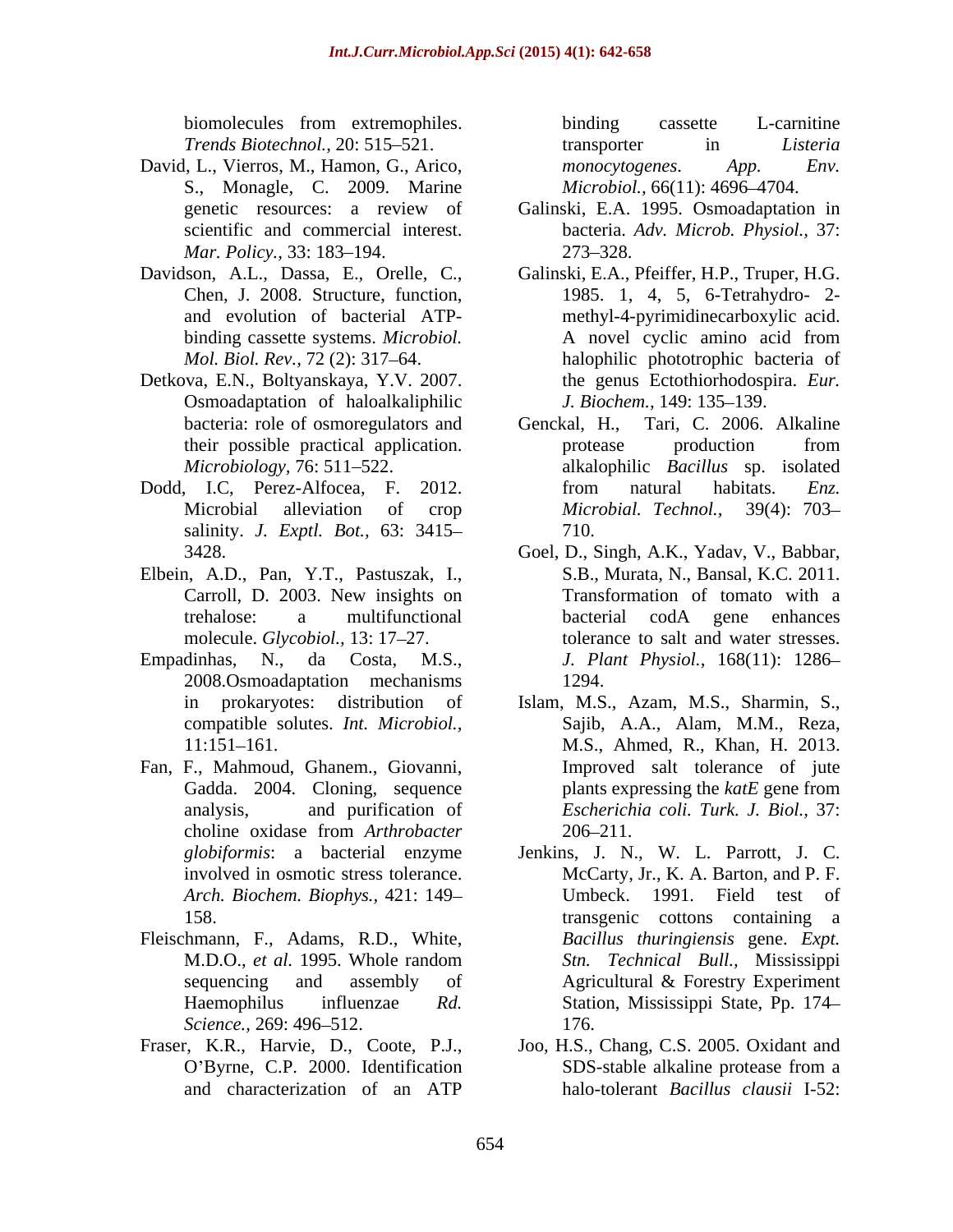enhanced production and simple 68: 772–783.

- Joo, H.S., Choi, J.W. 2012. Purification
- Joseph, T.C., Rajan, L.A., Thampuran, N., *In Halophilic bacteria* (ed.
- Karbalaei-Heidari, H.R., Abed-Ali, Z., Purification and characterization of e25090. strain AF-2004. *Enzyme Microbial.*
- Karbalaei-Heidari, H.R., Amoozegar, *Halobacillus karajensis*. *J. Ind.*
- Kempf, B., Bremer, E. 1998. Uptake and osmolality environments. *Arch.*
- Krulwich, T.A., Hicks, D.B., Ito, M. 2009.
- the compatible solute ectoine in  $78(20)$ : 7483–7486.

68: 772 783.

- purification. *J. Appl. Microbiol.*, Kushner, D.J., Hamaide, F., MacLeod, 98(2): 491 497. R.A. 1983. Development of salt and characterization of a novel moderately halophilic bacterium. *J.*  alkaline protease from *Bacillus*  resistant active transport in a *Bacteriol.* 153: 1163–1171.
- *horikoshii*. *J. Microbiol. Biotechnol.,* Kushner, D.J., Kamekura, M. 1988. 22(1): 58 68. Physiology of halophilic eubacteria. James, R. 2010. Functional Rodriguez-Valera, F.), CRC Press, characterization of trehalose Boca Raton, FL, USA. In *Halophilic bacteria* (ed. Rodriguez-Valera, F.), CRC Press, Boca Raton, FL, USA.
- biosynthesis genes from *E. coli:* An Lai, S.J., Lai, M.C. 2011. Characterization osmolyte involved in stress and Regulation of the Osmolyte tolerance. *Mol. Biotechnol.,* 46: 20 25. **CONT** and SDMT from Halophilic Schaller, J., Amoozegar, M.A. 2007. *portucalensis*. *PLoS ONE.,* 6(9): Betaine Synthesizing Enzymes GSMT and SDMT from Halophilic  $Methodo$ *philus*  $e25090.$
- an extracellular haloalkaline Margesin, R., Schinner F. 2001. Potential protease produced by the moderately of halotolerant and halophilic halophilic bacterium, *Salinivibrio* sp. microorganisms for biotechnology. of halotolerant and halophilic *Extremophiles.,* 5: 73–83.
- *Technol.*, 40 (2): 266–272. Maruthiah, T., Esakkiraj, P., Prabakaran, Ilaei-Heidari, H.R., Amoozegar, G., Palavesam, A., Immanuel, G. M.A., Hajighasemi, M., Ziaee, A.A., Ventosa, A. 2009 Production, optimization and purification of a halophilic alkaline serine protease novel extracellular protease from the from marine *Bacillus subtilis* APmoderately halophilic bacterium MSU 6. Biocatal. Agri. Biotechnol., 2013. Purification and characterization of moderately from marine *Bacillus subtilis* AP- MSU 6. *Biocatal. Agri. Biotechnol.,*  $2(2): 116-119.$
- *Microbiol. Biotechnol.,* 36: 21–27. Maryanoff, B.E. 2004. Inhibitors of serine synthesis of compatible solutes as agents: the road from thrombin to microbial stress responses to high- tryptase to cathepsin. *J. Med. Chem.,* proteases as potential therapeutic agents: the road from thrombin to 47: 769–787.
- *Microbiol.,* 170: 319 330. Munns, R., Tester M. 2008. Mechanisms Cation/proton antiporter *Biol.*, 59: 651–681. of salinity tolerance. *Ann. Rev. Plant Biol.,* 59: 651–681.
- complements of bacteria: why so Ofer, N., Wishkautzan, M., Meijler, M., large and diverse? *Mol. Microbiol.,* Wang, Y., Speer, A., Niederweis, 74(2): 257–260. M., Gura, E. 2012. Ectoine Kuhlmann, A.U., Bremer, E. 2002. Biosynthesis in Mycobacterium Osmotically regulated synthesis of *smegmati. App. Env. Microbiol.,* M., Gura, E. 2012. Ectoine Biosynthesis in *Mycobacterium*  78(20): 7483–7486.
	- *Bacillus pasteurii* and related *Bacillus* spp. *Appl. Env. Microbiol.,* Oren, A. 2010. Industrial and environmental applications of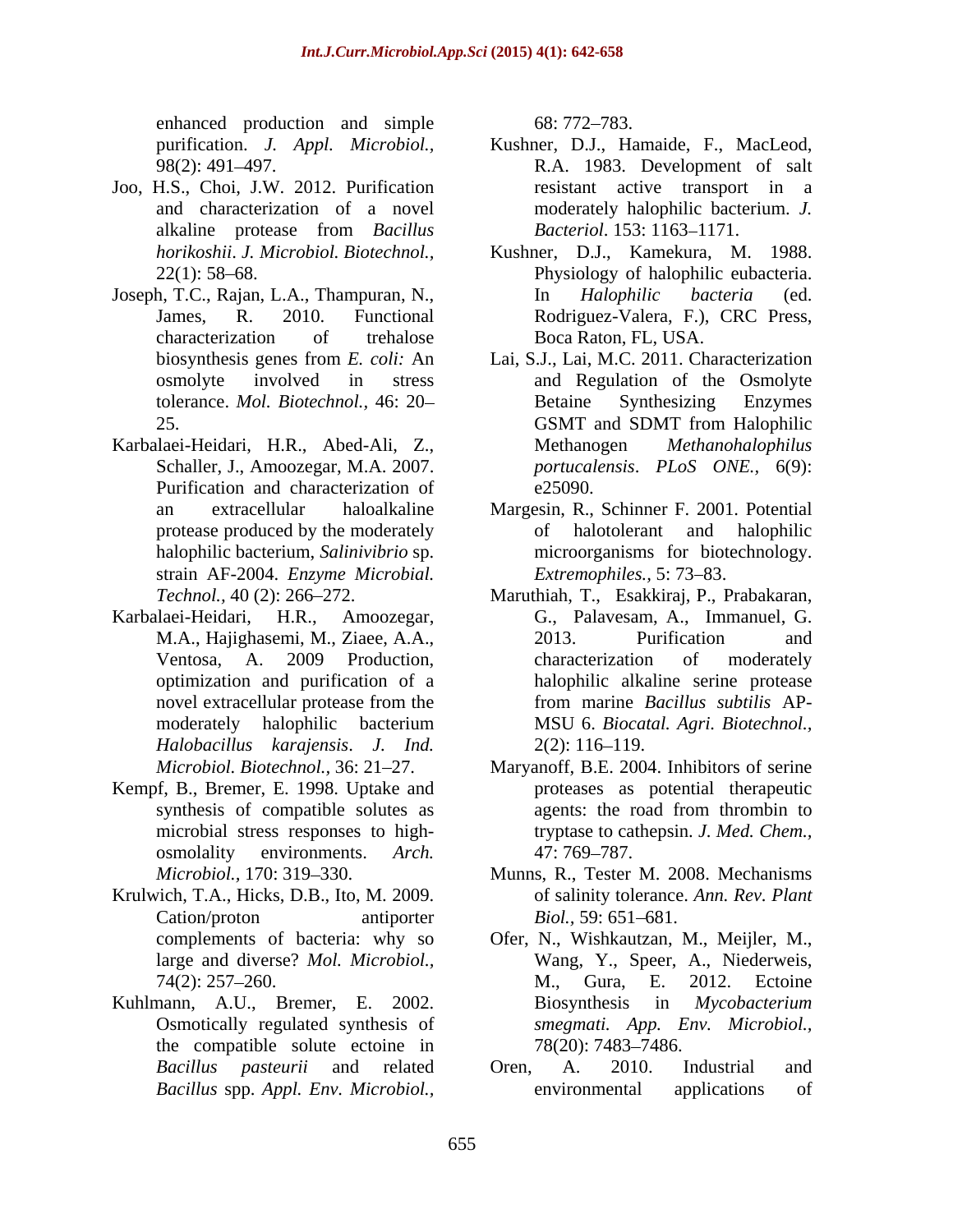halophilic microorganisms. *Environ.* 

- 
- Padilla, L., Morbach, S., Kramer, R.,
- Peter, H., Weil, B., Burkovski, A., Krämer, R., Morbach, S. 1998. carrier, EctP*. J. Bacteriol.,* 180:
- Pfluger, K., Baumann, S., Gottschalk, G.,
- Philipp, W.J., Poulet, S., Eiglmeier, K., isolated from saline habitats. Pascopella, L., Balasubramanian, V., Mycobacterium leprae. *Proc. Natl.*
- 

Academic Press.

- *Technol.,* 31: 825 834. Prodhan, S.H., Hossain, A., Kenji, Padan E., Venturi, M., Gerchman, Y., Nagamiya., Atsushi, Komamine., Dover, N. 2001. Review: Na+/H+ Hiroko, Morishima. 2008. Improved antiporters. *Biochim. Biophys. Acta.,* salt tolerance and morphological 1505: 144 157. variation in indica rice (*Oryza sativa* Agosin, E. 2004. Impact of from *E. coli. Plant Tissue Cult.* Heterologous Expression of *Biotech.*, 18(1): 57–63. L.) transformed with a catalase gene *Biotech.,* 18(1): 57–63.
	- *Escherichia coli* UDP-Glucose Rahnama, H., Vakilian, H., Fahimi, H., Pyrophosphorylase on Trehalose and Ghareyazie, B. 2011. Enhanced salt Glycogen Synthesis in stress tolerance in transgenic potato *Corynebacterium glutamicum. App. Env. Microbiol.,* 70(7): 3845–3854. expressing a bacterial mtlD gene. plants (Solanum tuberosum L.) expressing a bacterial mtlD gene. *Acta. Physiol. Plant.,* 33: 1521 1532.
	- Corynebacterium glutamicum is Rajan, L.A., Joseph, T.C., Thampuran, N., equipped with four secondary James, R., Ashok Kumar, K., carriers for compatible solutes: Viswanathan, C., Bansal, K.C. 2008. identification, sequencing, and Cloning and heterologous expression characterization of the proline/ ectoine uptake system, ProP, and the *Bacillus halodurans* in *Escherichia*  ectoine/proline/glycine betaine *coli*. *Biotechnol. Lett.,* 30: 1403 of ectoine biosynthesis genes from 1407.
	- 6005–6012. Rajeswari, D.V., Jayaraman, G., Lin, W., Santos, H., Muller, V. 2003. Lysine-2, 3-Aminomutase and β-Lysine Acetyltransferase Genes of protease from halotolerant bacterium Methanogenic Archaea Are Salt *Virgibacillus* Dokdonesis Vitp14. Induced and Are Essential for the Res. *J. Biotechnol.*, 7(2): 38–42. Rajeswari, D.V., Jayaraman, G., Rameshpathy, M., Sridharan, T.B. 2012. Production and characterization of extracellular protease from halotolerant bacterium
	- Biosynthesis of *N*<sup>ε</sup>-Acetyl-β-Lysine Ramadoss, D., Lakkineni, V.K., Bose, P., and Growth at High Salinity. *App*. Ali, S., Annapurna, K. 2013. and Growth at High Salinity. *App*. Ali, S., Annapurna, K. 2013. *Env. Microbiol.*, 69 (10): 6047– **Mitigation of salt stress in wheat** 6055. seedlings by halotolerant bacteria isolated from saline habitats. *Springerplus.,* 2: 6.
	- Heym, B., Bergh, S., Bloom, B.R., Rasooli, I., Astaneh, S.D.A., Borna H., Jacobs, W.R., Cole, S.T. 1996. An integral map of the genome of the  $\hat{I}$  +-amylase producing natural variant bacillus Mycobacterium tuberculosis of Bacillus spp. isolated from soil in H37Rv, and comparison with Iran. *Am. J. Agric. Biol. Sci.,* 3: 591 Barchini, K.A. 2008. A thermostable of *Bacillus* spp. isolated from soil in 596.
- Acad. Sci. USA., 93: 3132–3137. **Richards, A.B., Krakowka, S., Dexter**, Ponte-Sucre, A. 2009. ABC Transporters L.B., Schmid, H., Wolterbeek, in Microorganisms. Caister A.P.M., Waalkens Berendsen, D.H.,L.B., Schmid, H.,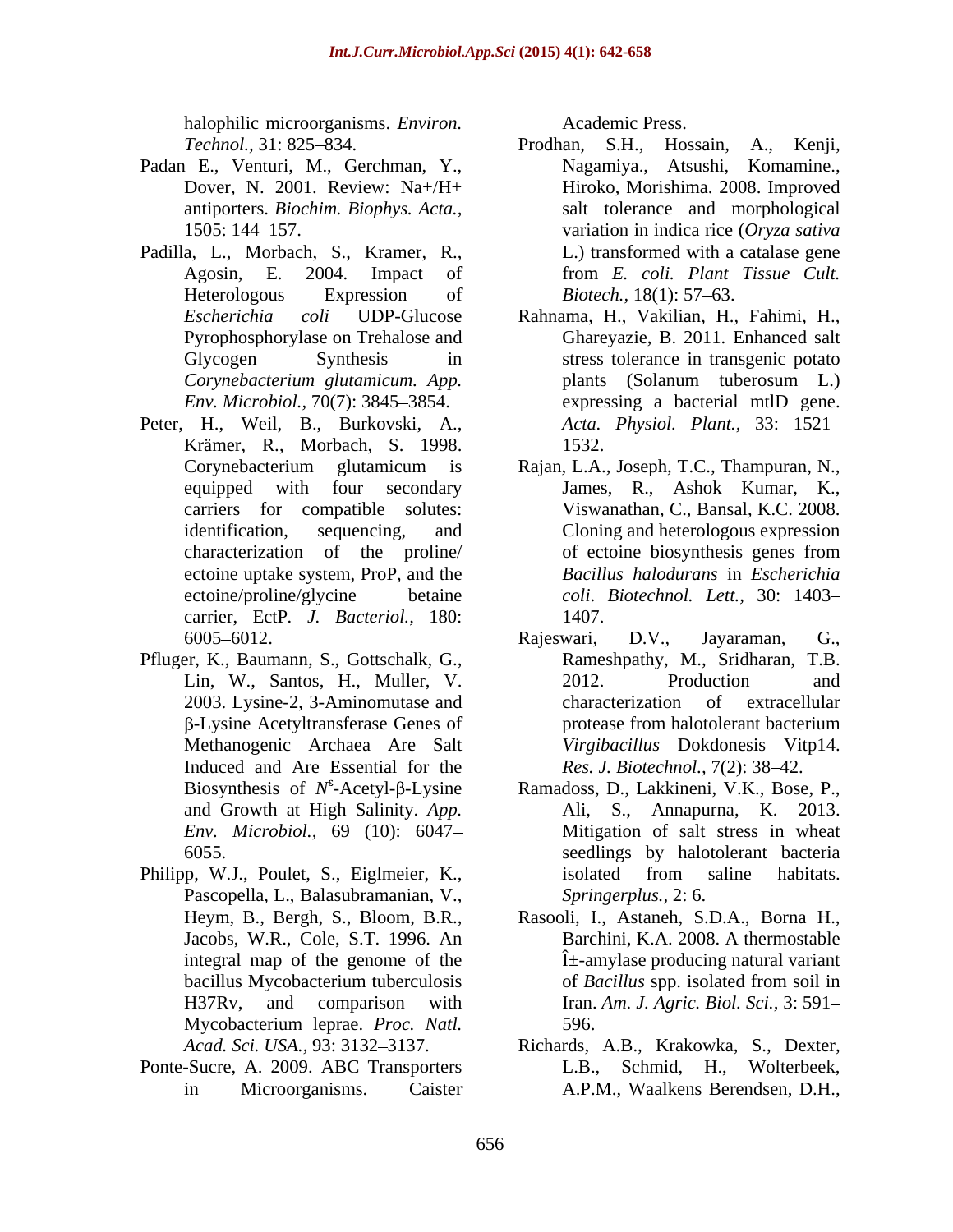*et al.* 2002. Trehalose: A review of

- Roberts, M.F. 2005. Organic compatible solutes of halotolerant and halophilic *Microbiol.*, 3(1): 1–6.
- Robertson, D.E., Noll, D., Roberts, M.F. 1992. Free amino acid dynamics in
- Roessler, M., Pflu¨ger, K., Flach, H., glycine betaine in the methanogen
- Romero, E., Bautista, J., García-Martinez, from halotolerant bacterium, distiller's dried grains with solubles *Biochem.*, 10: 1088–1094.
- Rothschild, L.J., Mancinelli, R.L. 2001.
- Ventosa, A. 2009. The haloprotease
- Saum, S.H., Muller, V. 2007. Salinity dependent switching of osmolyte strategies in a moderately halophilic bacterium: glutamate induces proline

6968 6975.

- properties, history of use and human Saurabh, S., Jasmine, I., Pritesh, G., tolerance, and results of multiple Rajendra Kumar, S. 2007. Enhanced safety studies. *Food Chem. Toxicol.*, **productivity** of serine alkaline 40: 871 898. protease by *Bacillus* sp. using soybean as substrate. *Malaysian J. Microbiol.,* 3(1): 1–6.
- microorganisms. *Saline Syst.,* 1:1 Schubert, T., Maskow, T., Benndorf, D., 30. Harms, H., Breuer, U. 2007. marine methanogens-amino acids as transgenic, nonhalophilic bacterium. compatible solutes. *J. Biol. Chem., App. Env. Microbiolo.,* 73 (10): 267: 14893 14901. Continuous synthesis and excretion of the compatible solute ectoine by a 3343 3347.
- Lienard, T., Gottschalk, G., Mu¨ller, alkaline protease by a newly isolated V. 2002. Identification of a salt-halophilic *bacillus* sp. global. *J.*  induced primary transporter for *Biotechnol. Biochem.,* 6 (3): 142- Shama, S., Hameed, A. 2011. Extracellular 148.
- Methanosarcina mazei Go¨1. *Appl.*  Shivanand, P., Jayaraman, G. 2009 *Environ. Microbiol.* 68:2133–2139. **Production of extracellular protease** A.M., Cremendes, O., Parrado, J. *Bacillus aquimaris* strain VITP4 2007. Bioconversion of corn isolated from Kumta coast. Proc. from halotolerant bacterium, isolated from Kumta coast. *Proc. Biochem.,* 10: 1088–1094.
- (CDDGS) to extracellular proteases Siddikee, M.A., Chauhan, P.S., and peptones. *Process Biochem.,* 42: Anandham, R., Gwang-Hyun, H., 1492 1497. Life in extreme environments. growth promotion under salt stress, *Nature.*, 409: 1092–1101. The of ACC deaminase-producing Sanchez-Porro, C., Encarnacio n, M., halotolerant bacteria derived from Pugsley, A.P., Francetic, O., coastal soil. *J. Microbiol.* Siddikee, M.A., Chauhan, P.S., Tongmin, S. 2010. Isolation, characterization, and use for plant of ACC deaminase-producing halotolerant bacteria derived from coastal soil. *J. Microbiol. Biotechnol., 20(11): 1577-1584.* 
	- CPI produced by the moderately Siddikee, M.A., Glick, B.R., Chauhan, halophilic bacterium P.S., Yim, W.J., Sa, T. 2011. *Pseudoalteromonas ruthenica* is Enhancement of growth and salt secreted by the type II secretion tolerance of red pepper seedlings pathway. *App. Env. Microbiol.,* (*Capsicum annuum* L.) by regulating 75(12): 4197–4201. Stress ethylene synthesis with P.S., Yim, W.J., Sa, T. 2011. stress ethylene synthesis with halotolerant bacteria containing 1 aminocyclopropane-1-carboxylic acid deaminase activity. *Plant Physiol. Biochem., 49(4): 427–34.*
	- biosynthesis in *Halobacillus*  Sleator, R.D., Hill, C. 2002. Bacterial *halophilus. J. Bacteriol.,* 189(19): osmoadaptation: the role of